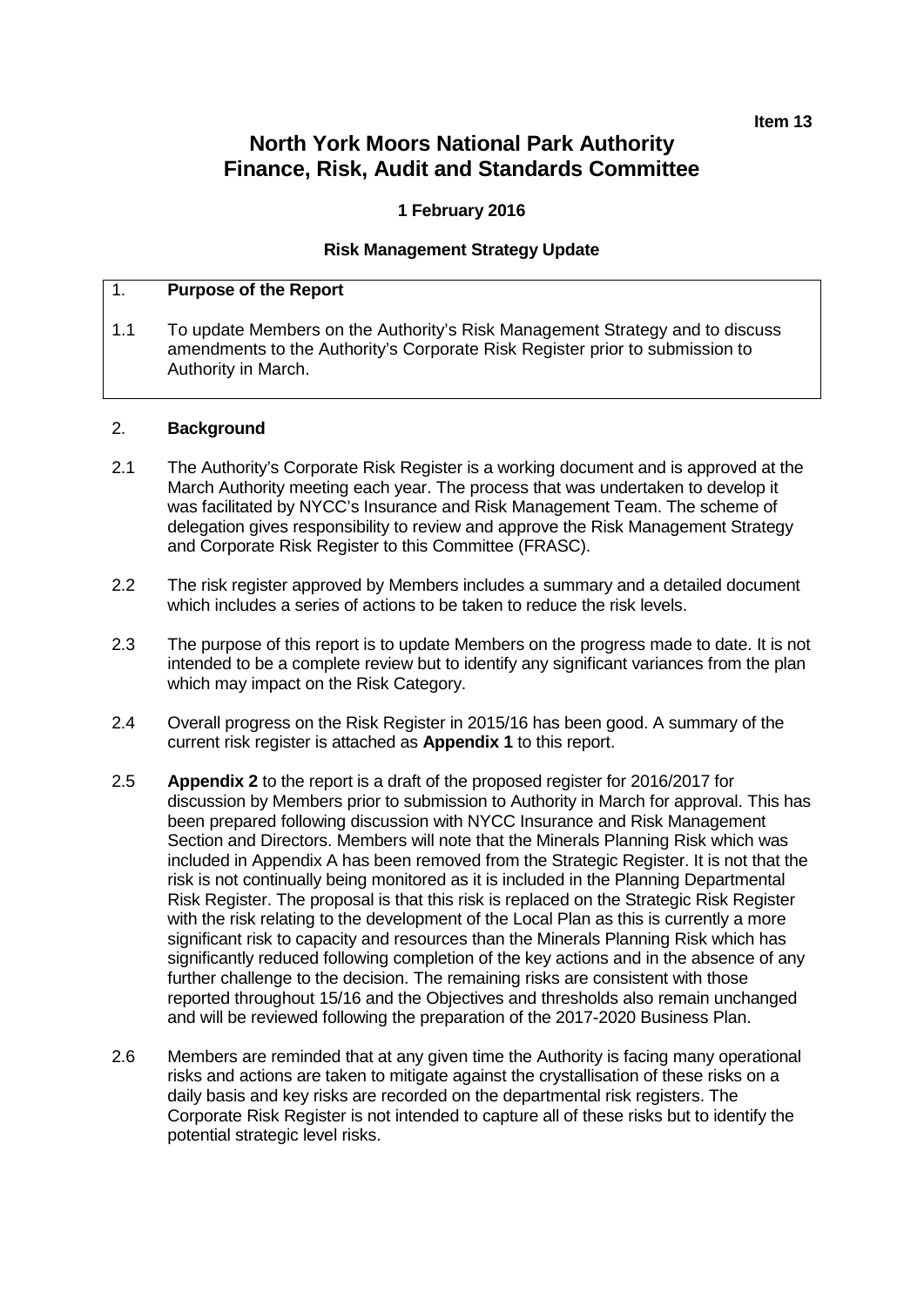## 3. **Financial Implications**

3.1 There are no financial implications resulting from this report.

## 4. **Legal and Sustainability Implications**

4.1 There are no legal or sustainability implications resulting from this report.

## 5. **Recommendation**

5.1 That Members approve the contents of this report and the appendices making any amendments considered necessary.

Contact Officer: Irene Brannon Director of Corporate Services 01439 772700

## **Background documents to this report File Ref. File Ref.**

1. 2014 Corporate Risk Register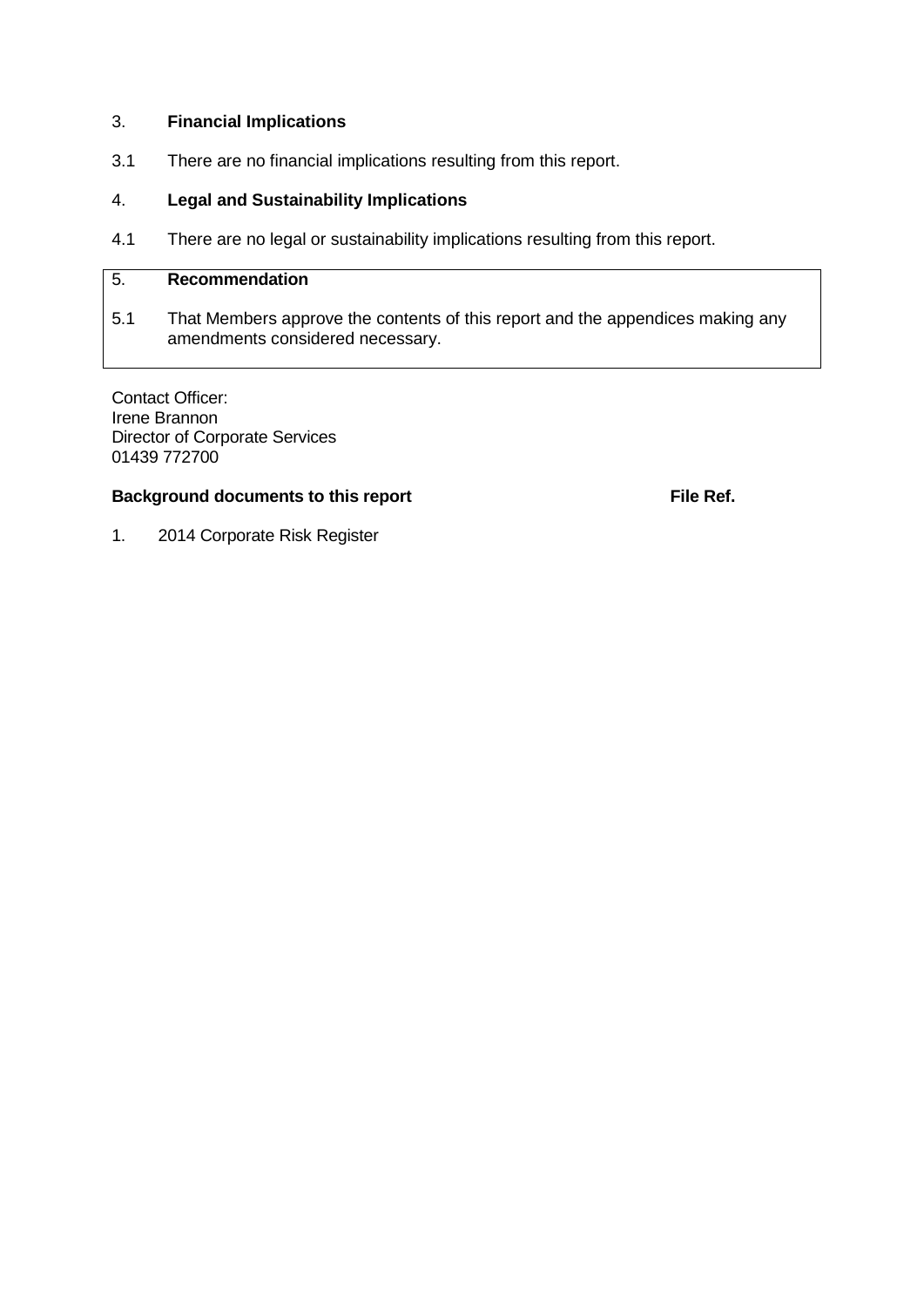### Risk Register: **January 2016 Review – detailed 2015/16**

| <b>NYM</b><br><b>Risk</b><br><b>Risk Owner NYM CEO</b><br>201/158<br><b>Risk Title</b><br>Manager<br><b>DIR</b><br>201/158 - Financial Strategy<br><b>Number</b><br>ĊS.<br>Failure to manage and adapt effectively to any further reductions in funding and implement the<br><b>Risk Group</b> Finance<br><b>Risk Type</b><br><b>Description</b> Income generation strategy results in limiting the ability to deliver Purposes.<br><b>Phase 2 - Current Assessment</b><br>High level of efficiency; low unit costs; restructure and refocus carried out; reserves reviewed for adequacy;<br>budget monitoring processes; engagement with Defra; focus on income generation and seeking opportunities to <b>Effectiveness</b><br><b>Current Control Measures</b><br>optimise income; be more opportunistic in approach to external funding; effective day to day financial<br>management<br>H.<br>H<br>Probability H<br><b>Financial</b><br><b>Services</b><br><b>Reputation</b><br>Category<br><b>Objectives</b><br><b>Phase 3 - Risk Reduction Actions</b><br>$\%$<br><b>Action Manager</b><br><b>Action by</b><br>Completed<br>201/19 - Continue to manage expectations of Stakeholders (agencies, public, staff, volunteers etc)<br>Thu-31-Mar-<br><b>Reduction</b><br>75%<br>All Mgt Board<br>being overt about what we are doing and what we are stopping<br>16<br>Thu-31-Mar-<br>201/20 - Continue to monitor performance of the income generating services against monetary<br>75%<br><b>Reduction</b><br><b>All Directors</b><br>expectations<br>16<br>201/22 - Continue to link service delivery to performance and resources to ensure value for money<br>Thu-31-Mar-<br><b>Reduction</b><br>75%<br>All Members / Mat Board<br>and monitor outcomes<br>16<br>201/1281 - Complete Assessment contributions of current assets to NPA objectives and the possibilities<br><b>All Directors</b><br>Thu-31-Mar-<br>75%<br><b>Reduction</b><br><b>NYM CEO</b><br>of income generation and prepare Business Plans for Visitors' Centres<br>6<br><b>All Directors</b><br>Thu-31-Mar-<br>25%<br><b>Reduction</b> 201/1282 - Preparation of realistic new MTFS and Business Plan 2016 - 2019 into 16/17<br><b>NYM CEO</b><br>6<br><b>All Directors</b><br>Thu-31-Mar-<br>30%<br><b>Reduction</b> 201/1283 - Establish Trust to bring new resources into NYM<br><b>NYM CEO</b><br>16<br>201/1287 - Greater usage of existing mechanism to increase funding within the National Park through<br>Thu-31-Mar-<br><b>All Directors</b><br><b>Reduction</b><br>50%<br>planning and work with LEP to develop spatial plan to develop funding opportunities<br><b>NYM CEO</b><br>16<br>Thu-31-Mar-<br><b>All Directors</b><br>Reduction 201/1288 - External funding initiatives and Corporate Sponsorship with NPE, NPUK and other NPAs<br>40%<br><b>NYM CEO</b><br>6<br>Thu-31-Mar-<br><b>Reduction</b> 201/1293 - Develop a Financial Framework to enable appropriate decision taking<br><b>NYM DIR CS</b><br>50%<br>6<br><b>NYM CEO</b><br>Thu-31-Mar-<br><b>Reduction</b> 201/1313 - Work on scenarios for possible future as part of developing MTFS Beyond<br>80%<br><b>NYM DIR CS</b><br>16<br>201/1314 - Develop a timetable for organisational development and consultation of changes and<br><b>Reduction</b><br><b>NYM DIR CS</b><br>Fri-31-Mar-17<br>0%<br>financial impacts if required | Phase 1 - Identification |  |  |  |  |  |  |  |  |
|-----------------------------------------------------------------------------------------------------------------------------------------------------------------------------------------------------------------------------------------------------------------------------------------------------------------------------------------------------------------------------------------------------------------------------------------------------------------------------------------------------------------------------------------------------------------------------------------------------------------------------------------------------------------------------------------------------------------------------------------------------------------------------------------------------------------------------------------------------------------------------------------------------------------------------------------------------------------------------------------------------------------------------------------------------------------------------------------------------------------------------------------------------------------------------------------------------------------------------------------------------------------------------------------------------------------------------------------------------------------------------------------------------------------------------------------------------------------------------------------------------------------------------------------------------------------------------------------------------------------------------------------------------------------------------------------------------------------------------------------------------------------------------------------------------------------------------------------------------------------------------------------------------------------------------------------------------------------------------------------------------------------------------------------------------------------------------------------------------------------------------------------------------------------------------------------------------------------------------------------------------------------------------------------------------------------------------------------------------------------------------------------------------------------------------------------------------------------------------------------------------------------------------------------------------------------------------------------------------------------------------------------------------------------------------------------------------------------------------------------------------------------------------------------------------------------------------------------------------------------------------------------------------------------------------------------------------------------------------------------------------------------------------------------------------------------------------------------------------------------------------------------------------------------------------------------------------------------------------------------------------------------------------------------------------------------------------------------------------------------------------------------------|--------------------------|--|--|--|--|--|--|--|--|
|                                                                                                                                                                                                                                                                                                                                                                                                                                                                                                                                                                                                                                                                                                                                                                                                                                                                                                                                                                                                                                                                                                                                                                                                                                                                                                                                                                                                                                                                                                                                                                                                                                                                                                                                                                                                                                                                                                                                                                                                                                                                                                                                                                                                                                                                                                                                                                                                                                                                                                                                                                                                                                                                                                                                                                                                                                                                                                                                                                                                                                                                                                                                                                                                                                                                                                                                                                                               |                          |  |  |  |  |  |  |  |  |
|                                                                                                                                                                                                                                                                                                                                                                                                                                                                                                                                                                                                                                                                                                                                                                                                                                                                                                                                                                                                                                                                                                                                                                                                                                                                                                                                                                                                                                                                                                                                                                                                                                                                                                                                                                                                                                                                                                                                                                                                                                                                                                                                                                                                                                                                                                                                                                                                                                                                                                                                                                                                                                                                                                                                                                                                                                                                                                                                                                                                                                                                                                                                                                                                                                                                                                                                                                                               |                          |  |  |  |  |  |  |  |  |
|                                                                                                                                                                                                                                                                                                                                                                                                                                                                                                                                                                                                                                                                                                                                                                                                                                                                                                                                                                                                                                                                                                                                                                                                                                                                                                                                                                                                                                                                                                                                                                                                                                                                                                                                                                                                                                                                                                                                                                                                                                                                                                                                                                                                                                                                                                                                                                                                                                                                                                                                                                                                                                                                                                                                                                                                                                                                                                                                                                                                                                                                                                                                                                                                                                                                                                                                                                                               |                          |  |  |  |  |  |  |  |  |
|                                                                                                                                                                                                                                                                                                                                                                                                                                                                                                                                                                                                                                                                                                                                                                                                                                                                                                                                                                                                                                                                                                                                                                                                                                                                                                                                                                                                                                                                                                                                                                                                                                                                                                                                                                                                                                                                                                                                                                                                                                                                                                                                                                                                                                                                                                                                                                                                                                                                                                                                                                                                                                                                                                                                                                                                                                                                                                                                                                                                                                                                                                                                                                                                                                                                                                                                                                                               |                          |  |  |  |  |  |  |  |  |
|                                                                                                                                                                                                                                                                                                                                                                                                                                                                                                                                                                                                                                                                                                                                                                                                                                                                                                                                                                                                                                                                                                                                                                                                                                                                                                                                                                                                                                                                                                                                                                                                                                                                                                                                                                                                                                                                                                                                                                                                                                                                                                                                                                                                                                                                                                                                                                                                                                                                                                                                                                                                                                                                                                                                                                                                                                                                                                                                                                                                                                                                                                                                                                                                                                                                                                                                                                                               |                          |  |  |  |  |  |  |  |  |
|                                                                                                                                                                                                                                                                                                                                                                                                                                                                                                                                                                                                                                                                                                                                                                                                                                                                                                                                                                                                                                                                                                                                                                                                                                                                                                                                                                                                                                                                                                                                                                                                                                                                                                                                                                                                                                                                                                                                                                                                                                                                                                                                                                                                                                                                                                                                                                                                                                                                                                                                                                                                                                                                                                                                                                                                                                                                                                                                                                                                                                                                                                                                                                                                                                                                                                                                                                                               |                          |  |  |  |  |  |  |  |  |
|                                                                                                                                                                                                                                                                                                                                                                                                                                                                                                                                                                                                                                                                                                                                                                                                                                                                                                                                                                                                                                                                                                                                                                                                                                                                                                                                                                                                                                                                                                                                                                                                                                                                                                                                                                                                                                                                                                                                                                                                                                                                                                                                                                                                                                                                                                                                                                                                                                                                                                                                                                                                                                                                                                                                                                                                                                                                                                                                                                                                                                                                                                                                                                                                                                                                                                                                                                                               |                          |  |  |  |  |  |  |  |  |
|                                                                                                                                                                                                                                                                                                                                                                                                                                                                                                                                                                                                                                                                                                                                                                                                                                                                                                                                                                                                                                                                                                                                                                                                                                                                                                                                                                                                                                                                                                                                                                                                                                                                                                                                                                                                                                                                                                                                                                                                                                                                                                                                                                                                                                                                                                                                                                                                                                                                                                                                                                                                                                                                                                                                                                                                                                                                                                                                                                                                                                                                                                                                                                                                                                                                                                                                                                                               |                          |  |  |  |  |  |  |  |  |
|                                                                                                                                                                                                                                                                                                                                                                                                                                                                                                                                                                                                                                                                                                                                                                                                                                                                                                                                                                                                                                                                                                                                                                                                                                                                                                                                                                                                                                                                                                                                                                                                                                                                                                                                                                                                                                                                                                                                                                                                                                                                                                                                                                                                                                                                                                                                                                                                                                                                                                                                                                                                                                                                                                                                                                                                                                                                                                                                                                                                                                                                                                                                                                                                                                                                                                                                                                                               |                          |  |  |  |  |  |  |  |  |
|                                                                                                                                                                                                                                                                                                                                                                                                                                                                                                                                                                                                                                                                                                                                                                                                                                                                                                                                                                                                                                                                                                                                                                                                                                                                                                                                                                                                                                                                                                                                                                                                                                                                                                                                                                                                                                                                                                                                                                                                                                                                                                                                                                                                                                                                                                                                                                                                                                                                                                                                                                                                                                                                                                                                                                                                                                                                                                                                                                                                                                                                                                                                                                                                                                                                                                                                                                                               |                          |  |  |  |  |  |  |  |  |
|                                                                                                                                                                                                                                                                                                                                                                                                                                                                                                                                                                                                                                                                                                                                                                                                                                                                                                                                                                                                                                                                                                                                                                                                                                                                                                                                                                                                                                                                                                                                                                                                                                                                                                                                                                                                                                                                                                                                                                                                                                                                                                                                                                                                                                                                                                                                                                                                                                                                                                                                                                                                                                                                                                                                                                                                                                                                                                                                                                                                                                                                                                                                                                                                                                                                                                                                                                                               |                          |  |  |  |  |  |  |  |  |
|                                                                                                                                                                                                                                                                                                                                                                                                                                                                                                                                                                                                                                                                                                                                                                                                                                                                                                                                                                                                                                                                                                                                                                                                                                                                                                                                                                                                                                                                                                                                                                                                                                                                                                                                                                                                                                                                                                                                                                                                                                                                                                                                                                                                                                                                                                                                                                                                                                                                                                                                                                                                                                                                                                                                                                                                                                                                                                                                                                                                                                                                                                                                                                                                                                                                                                                                                                                               |                          |  |  |  |  |  |  |  |  |
|                                                                                                                                                                                                                                                                                                                                                                                                                                                                                                                                                                                                                                                                                                                                                                                                                                                                                                                                                                                                                                                                                                                                                                                                                                                                                                                                                                                                                                                                                                                                                                                                                                                                                                                                                                                                                                                                                                                                                                                                                                                                                                                                                                                                                                                                                                                                                                                                                                                                                                                                                                                                                                                                                                                                                                                                                                                                                                                                                                                                                                                                                                                                                                                                                                                                                                                                                                                               |                          |  |  |  |  |  |  |  |  |
|                                                                                                                                                                                                                                                                                                                                                                                                                                                                                                                                                                                                                                                                                                                                                                                                                                                                                                                                                                                                                                                                                                                                                                                                                                                                                                                                                                                                                                                                                                                                                                                                                                                                                                                                                                                                                                                                                                                                                                                                                                                                                                                                                                                                                                                                                                                                                                                                                                                                                                                                                                                                                                                                                                                                                                                                                                                                                                                                                                                                                                                                                                                                                                                                                                                                                                                                                                                               |                          |  |  |  |  |  |  |  |  |
|                                                                                                                                                                                                                                                                                                                                                                                                                                                                                                                                                                                                                                                                                                                                                                                                                                                                                                                                                                                                                                                                                                                                                                                                                                                                                                                                                                                                                                                                                                                                                                                                                                                                                                                                                                                                                                                                                                                                                                                                                                                                                                                                                                                                                                                                                                                                                                                                                                                                                                                                                                                                                                                                                                                                                                                                                                                                                                                                                                                                                                                                                                                                                                                                                                                                                                                                                                                               |                          |  |  |  |  |  |  |  |  |
|                                                                                                                                                                                                                                                                                                                                                                                                                                                                                                                                                                                                                                                                                                                                                                                                                                                                                                                                                                                                                                                                                                                                                                                                                                                                                                                                                                                                                                                                                                                                                                                                                                                                                                                                                                                                                                                                                                                                                                                                                                                                                                                                                                                                                                                                                                                                                                                                                                                                                                                                                                                                                                                                                                                                                                                                                                                                                                                                                                                                                                                                                                                                                                                                                                                                                                                                                                                               |                          |  |  |  |  |  |  |  |  |
|                                                                                                                                                                                                                                                                                                                                                                                                                                                                                                                                                                                                                                                                                                                                                                                                                                                                                                                                                                                                                                                                                                                                                                                                                                                                                                                                                                                                                                                                                                                                                                                                                                                                                                                                                                                                                                                                                                                                                                                                                                                                                                                                                                                                                                                                                                                                                                                                                                                                                                                                                                                                                                                                                                                                                                                                                                                                                                                                                                                                                                                                                                                                                                                                                                                                                                                                                                                               |                          |  |  |  |  |  |  |  |  |
|                                                                                                                                                                                                                                                                                                                                                                                                                                                                                                                                                                                                                                                                                                                                                                                                                                                                                                                                                                                                                                                                                                                                                                                                                                                                                                                                                                                                                                                                                                                                                                                                                                                                                                                                                                                                                                                                                                                                                                                                                                                                                                                                                                                                                                                                                                                                                                                                                                                                                                                                                                                                                                                                                                                                                                                                                                                                                                                                                                                                                                                                                                                                                                                                                                                                                                                                                                                               |                          |  |  |  |  |  |  |  |  |



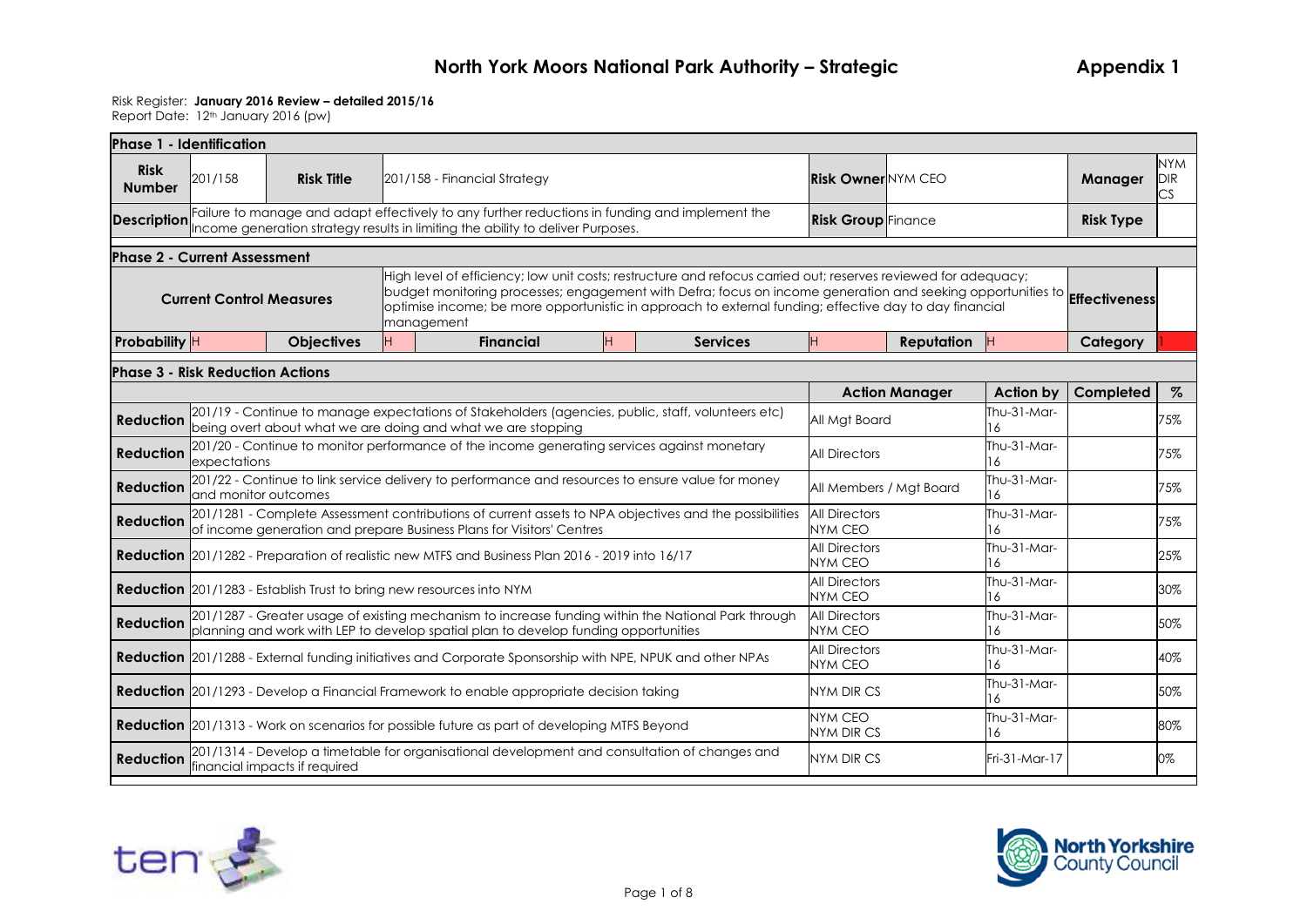## Risk Register: **January 2016 Review – detailed 2015/16**

| Report Date: 12 <sup>th</sup> January 2016 (pw) |  |
|-------------------------------------------------|--|
|-------------------------------------------------|--|

|                                | <b>Phase 4 - Post Risk Reduction Assessment</b>                                                                                            |           |                 |    |            |   |               |
|--------------------------------|--------------------------------------------------------------------------------------------------------------------------------------------|-----------|-----------------|----|------------|---|---------------|
| <b>Probability</b> M           | <b>Objectives</b>                                                                                                                          | Financial | <b>Services</b> | ΙH | Reputation | M | Category      |
| <b>Phase 5 - Fallback Plan</b> |                                                                                                                                            |           |                 |    |            |   |               |
|                                |                                                                                                                                            |           |                 |    |            |   | <b>Action</b> |
|                                |                                                                                                                                            |           |                 |    |            |   | Manager       |
| <b>Fallback</b>                | 201/633 - Note: Many of the current control measures that were in place have expired or ran their course and cannot be replaced due to the |           |                 |    |            |   |               |
| Plan                           | uncertainty around the future funding                                                                                                      |           |                 |    |            |   |               |



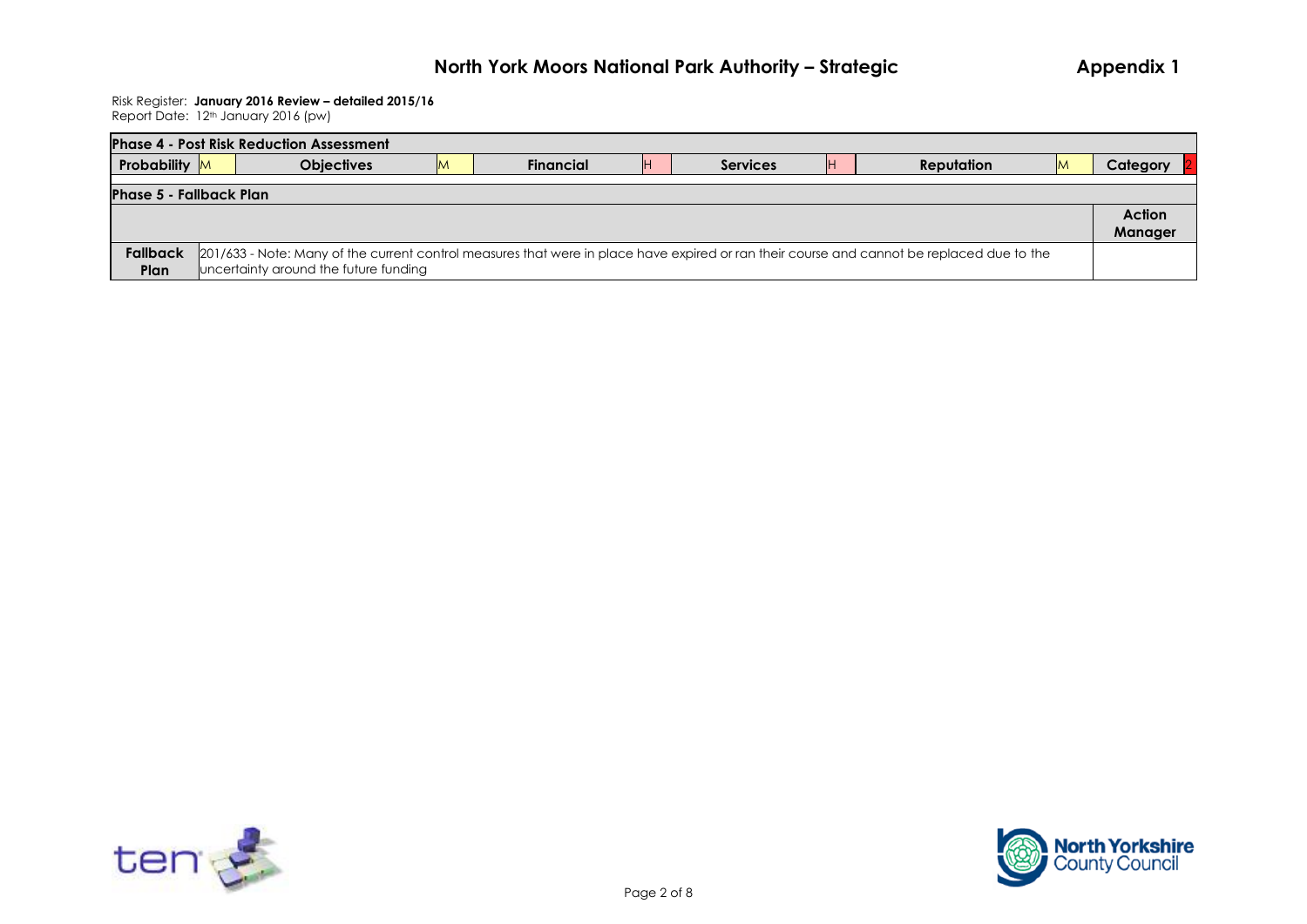#### Risk Register: **January 2016 Review – detailed 2015/16**

| Phase 1 - Identification     |                                                                                                      |                                                        |                                                                                 |                                                                                                                                                                                                                                                                                                                                                                                                                                                                                                                                                                                  |                            |                     |                                 |                          |                     |                    |                                |
|------------------------------|------------------------------------------------------------------------------------------------------|--------------------------------------------------------|---------------------------------------------------------------------------------|----------------------------------------------------------------------------------------------------------------------------------------------------------------------------------------------------------------------------------------------------------------------------------------------------------------------------------------------------------------------------------------------------------------------------------------------------------------------------------------------------------------------------------------------------------------------------------|----------------------------|---------------------|---------------------------------|--------------------------|---------------------|--------------------|--------------------------------|
| <b>Risk</b><br><b>Number</b> | 201/203                                                                                              | <b>Risk Title</b>                                      |                                                                                 | 201/203 - Health And Safety                                                                                                                                                                                                                                                                                                                                                                                                                                                                                                                                                      |                            |                     | <b>Risk</b><br>Owner            | <b>NYM CEO</b>           |                     | Manager            | <b>NYM</b><br><b>DIR</b><br>CS |
|                              |                                                                                                      | injuries, prosecution, claims, media attention, fines. |                                                                                 | Failure to meet Health and Safety statutory requirements and ensure the appropriate culture is embedded<br>Description in relation to staff, Members, volunteers, service users and contractors resulting in possible loss of life/serious                                                                                                                                                                                                                                                                                                                                       |                            |                     | <b>Risk</b><br>Group            | <b>Health and Safety</b> |                     | <b>Risk Type</b>   |                                |
|                              | <b>Phase 2 - Current Assessment</b>                                                                  |                                                        |                                                                                 |                                                                                                                                                                                                                                                                                                                                                                                                                                                                                                                                                                                  |                            |                     |                                 |                          |                     |                    |                                |
|                              | <b>Current Control Measures</b>                                                                      |                                                        | an external specialist to review the framework; H&S performance assessed by SMT | Health and Safety policies; risk assessments; reviews; responsibility in job descriptions; training; guidance<br>documents; regular monitoring; strengthened reporting processes and checks on compliance; Health and<br>Safety champion and departmental reps; external assessments; standard contract wordings with contractors; <b>Effectiveness</b><br>volunteers are briefed on H&S expertise SLA with NYCC; routinely discussed at team meetings and Directors<br>meetings; H&S Policies to ensure compliance with EU and domestic legislation reviewed including engaging |                            |                     |                                 |                          |                     |                    |                                |
| <b>Probability</b> M         |                                                                                                      | <b>Objectives</b>                                      |                                                                                 | <b>Services</b>                                                                                                                                                                                                                                                                                                                                                                                                                                                                                                                                                                  | M                          | <b>Reputation H</b> |                                 | Category                 |                     |                    |                                |
|                              | <b>Phase 3 - Risk Reduction Actions</b>                                                              |                                                        |                                                                                 |                                                                                                                                                                                                                                                                                                                                                                                                                                                                                                                                                                                  |                            |                     |                                 |                          |                     |                    |                                |
|                              |                                                                                                      |                                                        |                                                                                 |                                                                                                                                                                                                                                                                                                                                                                                                                                                                                                                                                                                  |                            |                     |                                 | <b>Action Manager</b>    | Action by           | Completed          | $\%$                           |
| <b>Reduction</b>             |                                                                                                      | safety expertise; contract now let                     |                                                                                 | 201/193 - Continue SLA with NYCC to provide 'safety net' cover and access to more specialist health and                                                                                                                                                                                                                                                                                                                                                                                                                                                                          |                            |                     | <b>NYM DIR CS</b>               |                          | $Thu-31-$<br>Mar-16 | Wed-1-Apr-15 100%  |                                |
|                              |                                                                                                      |                                                        |                                                                                 | <b>Reduction</b> 201/206 - Continue to monitor external developments in Health and Safety                                                                                                                                                                                                                                                                                                                                                                                                                                                                                        |                            |                     | <b>NYM DIR CS</b>               |                          | Thu-31-<br>Mar-16   |                    | 75%                            |
| <b>Reduction</b>             |                                                                                                      | practices as the role of the volunteer is extended     |                                                                                 | 201/1296 - Ensure volunteers are fully integrated and continue to comply with H&S procedures and                                                                                                                                                                                                                                                                                                                                                                                                                                                                                 |                            |                     | NYM DIR CS                      |                          | Thu-31-<br>Mar-16   |                    | 75%                            |
| <b>Reduction</b>             |                                                                                                      |                                                        |                                                                                 | 201/1303 - Engage and engender ownership in staff of Health & Safety via a series of different methods e.g.<br>training, bulletin, posters, departmental meetings, team meetings                                                                                                                                                                                                                                                                                                                                                                                                 |                            |                     | <b>NYM DIR CS</b>               |                          | $Thu-31-$<br>Mar-16 |                    | 75%                            |
| <b>Reduction</b>             |                                                                                                      | wider investigation into H&S compliance                |                                                                                 | 201/1304 - Implement action plan which includes issues arising from ATV accident on 22 October 2014 and                                                                                                                                                                                                                                                                                                                                                                                                                                                                          |                            |                     | <b>NYM DIR CS</b>               |                          | Thu-31-<br>$Dec-15$ | Sat-31-Oct-15 100% |                                |
| <b>Reduction</b>             | (ongoing)                                                                                            |                                                        |                                                                                 | 201/1305 - Provide information for the progress report to members quarterly to allow scrutiny of actions                                                                                                                                                                                                                                                                                                                                                                                                                                                                         |                            |                     | NYM DIR CS                      |                          | Thu-31-<br>Mar-16   |                    | 50%                            |
|                              |                                                                                                      |                                                        |                                                                                 | Reduction 201/1306 - Implement agreed annual health & safety action plan for 2015/16                                                                                                                                                                                                                                                                                                                                                                                                                                                                                             |                            |                     | NYM DIR CS                      |                          | $Thu-31-$<br>Mar-16 |                    | 80%                            |
|                              | <b>Reduction</b> 201/1308 - External audit of health & safety practice and implement recommendations |                                                        | NYM DIR CS                                                                      |                                                                                                                                                                                                                                                                                                                                                                                                                                                                                                                                                                                  | <b>Wed-30-</b><br>$Sep-15$ | Fri-31-Jul-15       | 100%                            |                          |                     |                    |                                |
|                              |                                                                                                      |                                                        |                                                                                 | <b>Reduction</b> 201/1309 - Develop a more structured approach to health & safety training                                                                                                                                                                                                                                                                                                                                                                                                                                                                                       |                            |                     | <b>NYM DIR CS</b>               |                          | $Thu-31-$<br>Dec-15 | Sat-31-Oct-15 100% |                                |
|                              |                                                                                                      |                                                        |                                                                                 | <b>Reduction</b> 201/1312 - CEO and Directors to assess corporate H&S performance using LGA matrix                                                                                                                                                                                                                                                                                                                                                                                                                                                                               |                            | <b>NYM DIR CS</b>   | $Sun-31-$<br>Jan-16             |                          |                     |                    |                                |
| <b>Reduction</b>             | and others                                                                                           |                                                        |                                                                                 | 201/1388 - Agree the scope of contracts/agreements with associate volunteer groups, community groups                                                                                                                                                                                                                                                                                                                                                                                                                                                                             |                            |                     | <b>NYM DIR CS</b><br>NYM DIR PS |                          | Thu-31-<br>Mar-16   |                    | 75%                            |



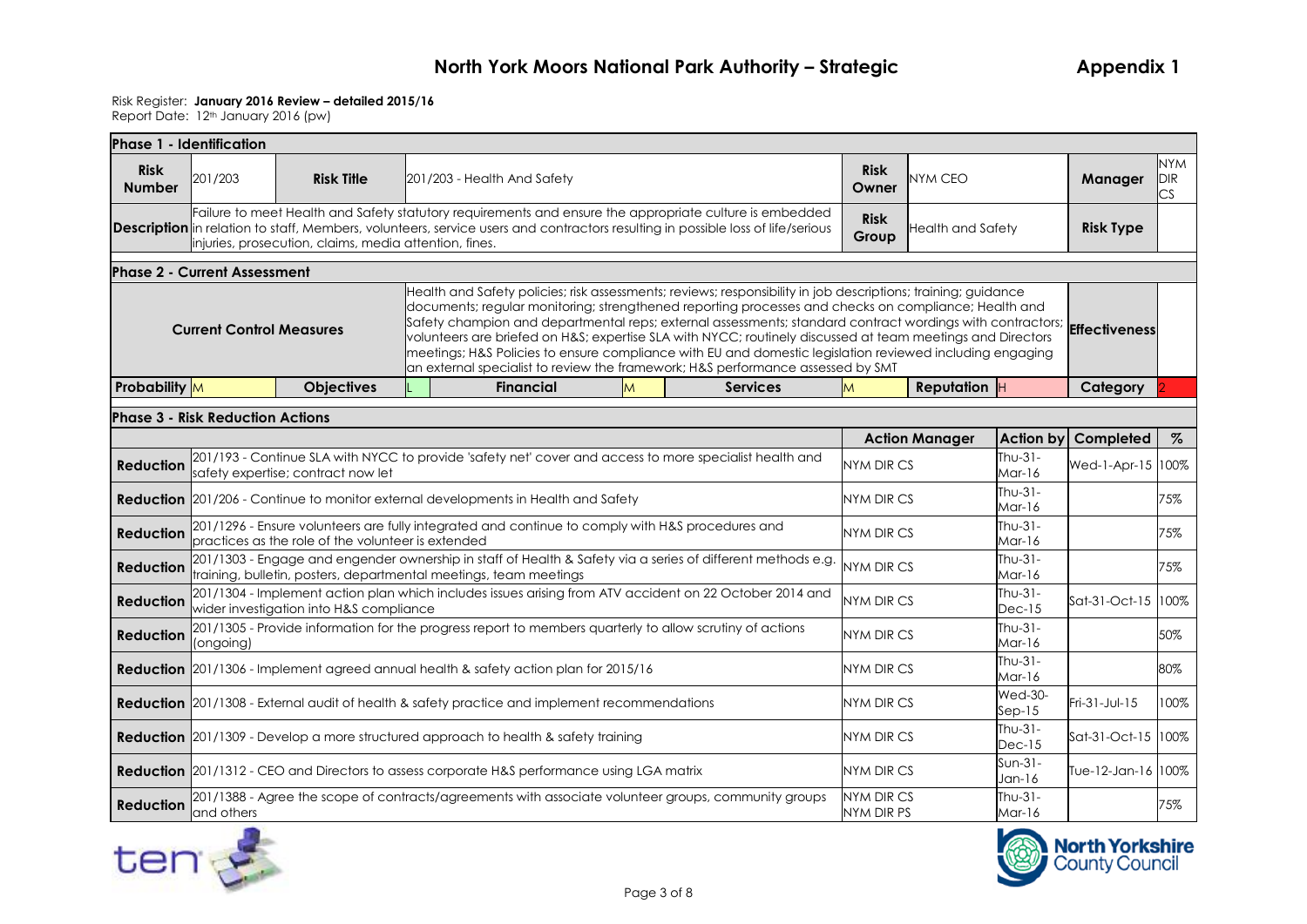#### Risk Register: **January 2016 Review – detailed 2015/16**

| Reduction 201/1389 - Ensure contracts/agreements are in place with associate volunteer groups, community groups<br>Reduction and others prior to commencement of tasks (ongoing)<br>NYM DIR CS<br>Thu-31-<br>NYM DIR PS<br>Mar-16 |  |  |  |  |  |  |  |  |                                   |  |  |
|-----------------------------------------------------------------------------------------------------------------------------------------------------------------------------------------------------------------------------------|--|--|--|--|--|--|--|--|-----------------------------------|--|--|
| <b>Phase 4 - Post Risk Reduction Assessment</b>                                                                                                                                                                                   |  |  |  |  |  |  |  |  |                                   |  |  |
| <b>Probability</b><br><b>Objectives</b><br><b>Reputation</b> H<br><b>Financial</b><br><b>Services</b><br>IM.                                                                                                                      |  |  |  |  |  |  |  |  |                                   |  |  |
|                                                                                                                                                                                                                                   |  |  |  |  |  |  |  |  |                                   |  |  |
|                                                                                                                                                                                                                                   |  |  |  |  |  |  |  |  |                                   |  |  |
| <b>Fallback</b><br>Plan                                                                                                                                                                                                           |  |  |  |  |  |  |  |  |                                   |  |  |
|                                                                                                                                                                                                                                   |  |  |  |  |  |  |  |  | Category<br><b>Action Manager</b> |  |  |



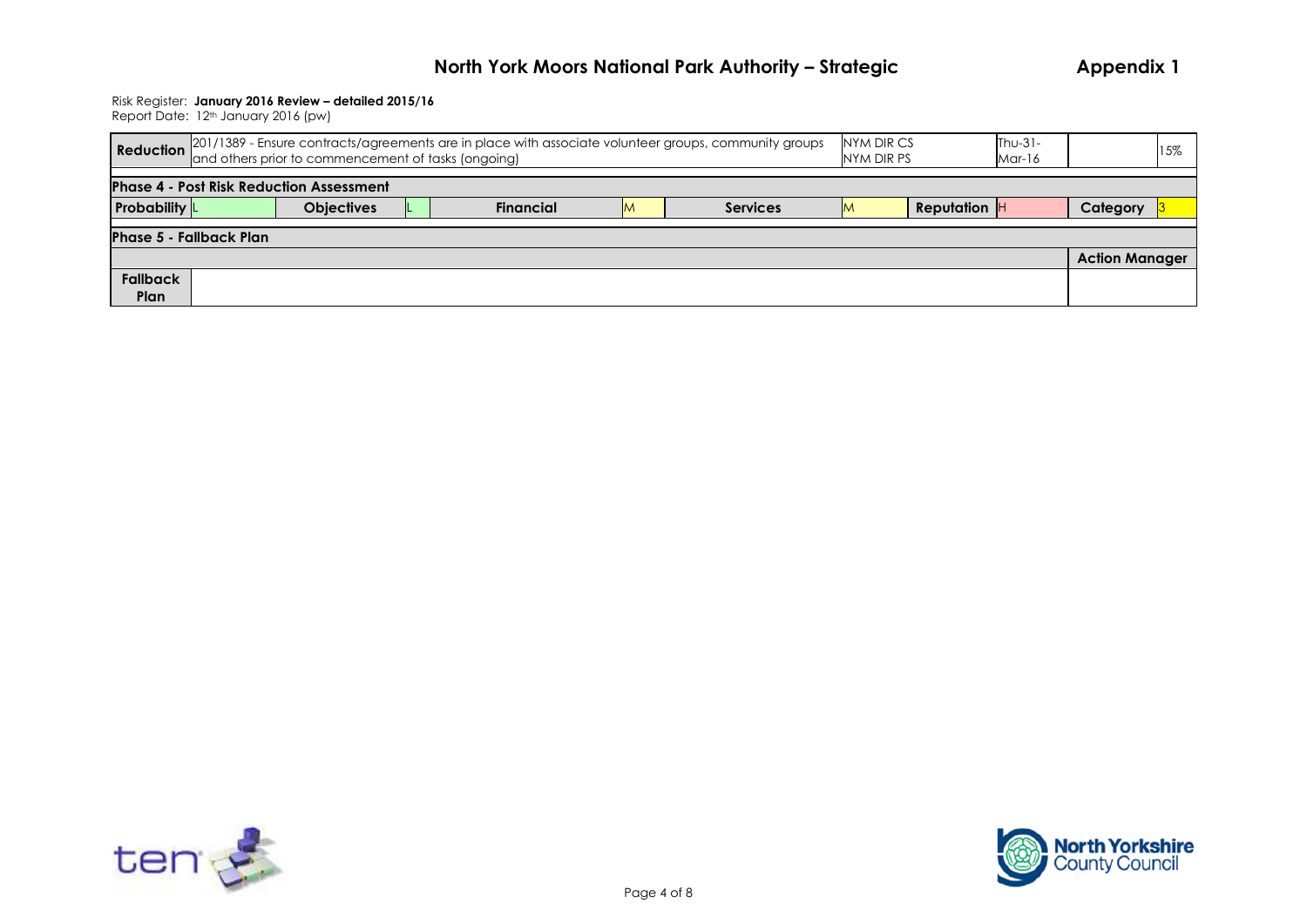#### Risk Register: **January 2016 Review – detailed 2015/16**

| Phase 1 - Identification     |                                                                                                                                                                         |                                                                                                      |                 |                                                                                                                                                                                                                                                                                                                                                                                                                                                                               |                     |                      |                                     |                                                |                       |                   |                           |
|------------------------------|-------------------------------------------------------------------------------------------------------------------------------------------------------------------------|------------------------------------------------------------------------------------------------------|-----------------|-------------------------------------------------------------------------------------------------------------------------------------------------------------------------------------------------------------------------------------------------------------------------------------------------------------------------------------------------------------------------------------------------------------------------------------------------------------------------------|---------------------|----------------------|-------------------------------------|------------------------------------------------|-----------------------|-------------------|---------------------------|
| <b>Risk</b><br><b>Number</b> | 201/461                                                                                                                                                                 | <b>Risk Title</b>                                                                                    |                 | 201/461 - Minerals Planning (York Potash)                                                                                                                                                                                                                                                                                                                                                                                                                                     |                     |                      | <b>Risk</b><br>Owner                | NYM CEO                                        |                       | Manager           | NYM.<br><b>DIR</b><br>DM. |
|                              |                                                                                                                                                                         | financial impact, knock on effects to other work as resources transferred                            |                 | Lack of capacity and resources both within the Authority and partner organisations to effectively manage the<br>implementation of the Authority resolution to approve planning permissions etc by September 2015 in terms of the<br><b>Description</b> environmental and socio economic impacts which could result in negative impact on other Authority work,<br>reputational damage both locally and nationally, potential judicial review and other legal action, negative |                     |                      | <b>Risk</b>                         | First, Second Purpose<br><b>Group</b> and Duty |                       | <b>Risk Type</b>  |                           |
|                              | <b>Phase 2 - Current Assessment</b>                                                                                                                                     |                                                                                                      |                 |                                                                                                                                                                                                                                                                                                                                                                                                                                                                               |                     |                      |                                     |                                                |                       |                   |                           |
|                              | <b>Current Control Measures</b>                                                                                                                                         |                                                                                                      |                 | Continuing engagement with Partner and other involved bodies, recovery of an element of costs<br>through LGA sect 106, Legal and Environmental advisors in place, increased resources, public                                                                                                                                                                                                                                                                                 |                     | <b>Effectiveness</b> |                                     |                                                |                       |                   |                           |
| <b>Probability</b>           |                                                                                                                                                                         | <b>Objectives</b>                                                                                    | <b>Services</b> |                                                                                                                                                                                                                                                                                                                                                                                                                                                                               | <b>Reputation</b> H |                      | Category 3                          |                                                |                       |                   |                           |
|                              | <b>Phase 3 - Risk Reduction Actions</b>                                                                                                                                 |                                                                                                      |                 |                                                                                                                                                                                                                                                                                                                                                                                                                                                                               |                     |                      |                                     |                                                |                       |                   |                           |
|                              |                                                                                                                                                                         |                                                                                                      |                 |                                                                                                                                                                                                                                                                                                                                                                                                                                                                               |                     |                      |                                     | <b>Action Manager</b>                          | <b>Action</b><br>by   | Completed         | $\%$                      |
| <b>Reduction</b>             | finance                                                                                                                                                                 |                                                                                                      |                 | 201/10 - Continue to liaise with DEFRA, CLG and other government departments to obtain support, advice and                                                                                                                                                                                                                                                                                                                                                                    |                     |                      | <b>NYM CEO</b>                      |                                                | Thu-31-<br>$Dec-15$   | Wed-30-Sep-<br>15 | 100%                      |
| <b>Reduction</b>             | (ongoing)                                                                                                                                                               |                                                                                                      |                 | 201/13 - Continue to monitor costs and review adequacy of resources and keep a watch on planning workloads                                                                                                                                                                                                                                                                                                                                                                    |                     |                      | <b>NYM DIR CS</b><br><b>NYM DoP</b> |                                                | Sun-31-<br>$Jul-16$   |                   | 90%                       |
| <b>Reduction</b>             |                                                                                                                                                                         | officers including financial planning scenarios.                                                     |                 | 201/15 - Continue to discuss the risks to income and increased expenditure regularly with Members and senior                                                                                                                                                                                                                                                                                                                                                                  |                     |                      | <b>NYM DIR CS</b>                   |                                                | $Thu-31-$<br>Mar-16   | Mon-30-Nov-<br>15 | 100%                      |
| <b>Reduction</b>             | maintain continuity of expertise                                                                                                                                        |                                                                                                      |                 | 201/861 - Monitor performance of specialist professional support and ensure appropriate measures are in place to                                                                                                                                                                                                                                                                                                                                                              |                     |                      | NYM DIR DM                          |                                                | $Thu-31-$<br>Mar-16   | Mon-19-Oct-<br>15 | 100%                      |
|                              |                                                                                                                                                                         | <b>Reduction</b> 201/862 - Maintain close liaison with York Potash and its advisors                  |                 |                                                                                                                                                                                                                                                                                                                                                                                                                                                                               |                     |                      | <b>NYM CEO</b><br><b>NYM DoP</b>    |                                                | $Thu-31-$<br>Mar-16   | Mon-19-Oct-<br>15 | 100%                      |
| <b>Reduction</b>             |                                                                                                                                                                         | security arrangements and Project implementation                                                     |                 | 201/1279 - Plan for and seek resources to ensure internal capacity to manage the process of agreeing conditions, NYM CEO                                                                                                                                                                                                                                                                                                                                                      |                     |                      | NYM DoP                             |                                                | $Thu-31-$<br>Mar-16   | Mon-19-Oct-<br>15 | 100%                      |
| <b>Reduction</b>             | limplemented.                                                                                                                                                           |                                                                                                      |                 | 201/1387 - Plan for and seek resources to ensure ability to manage delivery of our Purposes should the Project be                                                                                                                                                                                                                                                                                                                                                             |                     |                      | NYM CEO<br><b>NYM DoP</b>           |                                                | $Thu-31-$<br>Mar-16   | Wed-30-Sep-<br>15 | 100%                      |
| <b>Reduction</b>             | 201/1607 - Manage the planning workloads to ensure internal capacity and external support to monitor<br>compliance with the planning permission and the s 106 agreement |                                                                                                      |                 |                                                                                                                                                                                                                                                                                                                                                                                                                                                                               |                     |                      |                                     |                                                | Sun-31-<br>$Jul-16$   |                   | 25%                       |
|                              |                                                                                                                                                                         | <b>Reduction</b> 319/1501 - Appoint a consultant to provide professional advice                      |                 |                                                                                                                                                                                                                                                                                                                                                                                                                                                                               |                     |                      | <b>NYM CEO</b>                      |                                                | Fri-31-Jul-<br>1.5    | $Sat-1-Aug-15$    | 100%                      |
|                              |                                                                                                                                                                         | <b>Reduction</b> 319/1601 - Progress from the resolution to approve to issue a legal decision notice |                 | <b>NYM DoP</b>                                                                                                                                                                                                                                                                                                                                                                                                                                                                |                     | $Sep-15$             | Wed-30- Mon-19-Oct-<br>15           | 100%                                           |                       |                   |                           |
|                              |                                                                                                                                                                         |                                                                                                      |                 | <b>Reduction</b> 319/1603 - Monitoring compliance with planning permission and the s 106 agreement (ongoing)                                                                                                                                                                                                                                                                                                                                                                  |                     |                      | NYM DoP                             |                                                | $Sun-31-$<br>$Jul-16$ |                   | 0%                        |



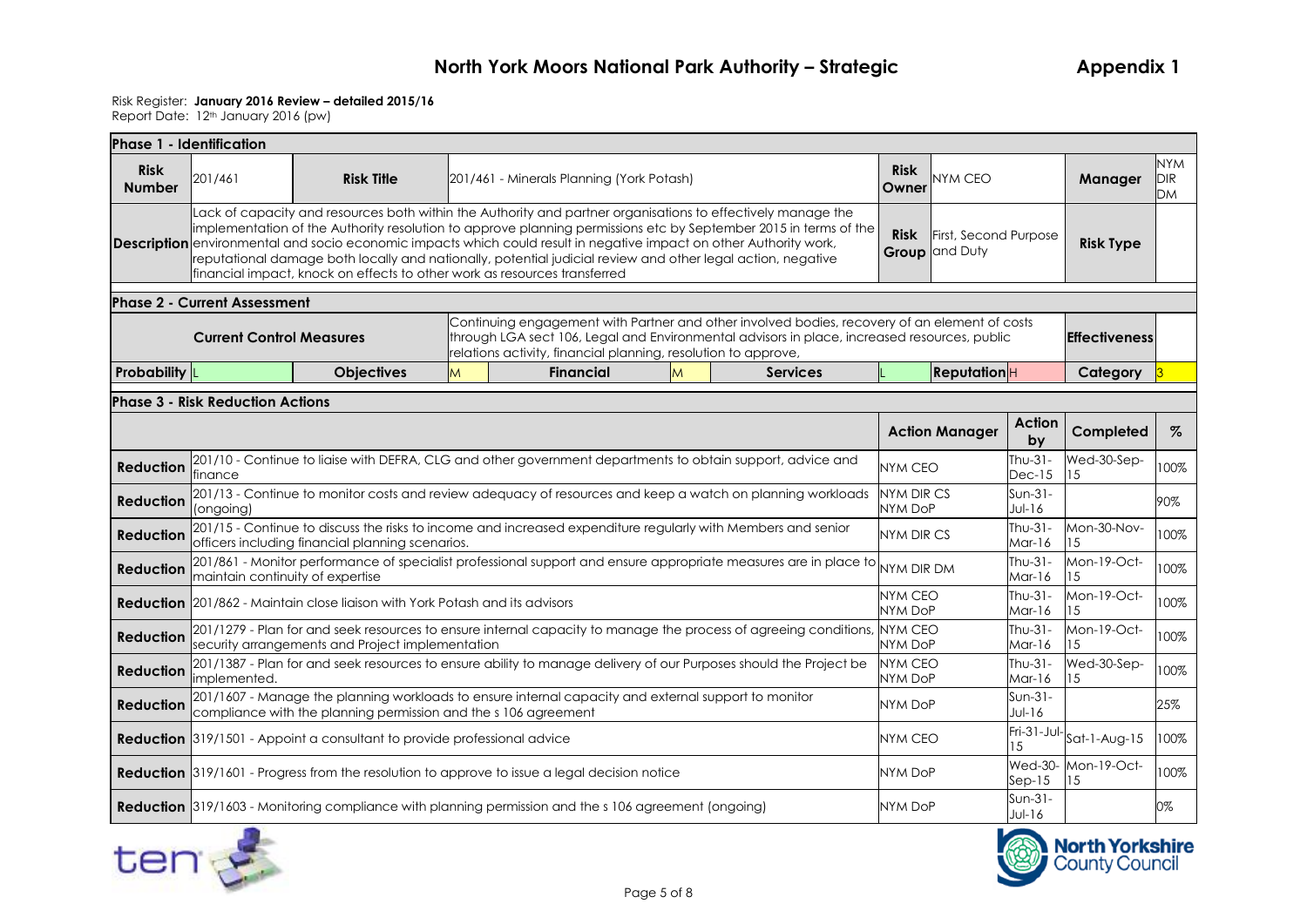#### Risk Register: **January 2016 Review – detailed 2015/16**

|                                                 | $Sun-31-$<br><b>Reduction</b> 319/1604 - Provide ongoing updates of progress to Members and staff<br>NYM DoP<br>$Jul-16$                                               |  |  |  |  |  |  |  |  |                       |  |  |
|-------------------------------------------------|------------------------------------------------------------------------------------------------------------------------------------------------------------------------|--|--|--|--|--|--|--|--|-----------------------|--|--|
|                                                 | All Members / Mgt<br>$Thu-31-$<br>Wed-30-Sep-<br><b>Reduction</b> 319/1605 - Ongoing communications re progress to all stakeholders<br><b>Board</b><br>Mar-16<br>- 115 |  |  |  |  |  |  |  |  |                       |  |  |
| <b>Phase 4 - Post Risk Reduction Assessment</b> |                                                                                                                                                                        |  |  |  |  |  |  |  |  |                       |  |  |
| <b>Probability</b>                              | ReputationH<br><b>Objectives</b><br>Category<br><b>Financial</b><br><b>Services</b><br>M                                                                               |  |  |  |  |  |  |  |  |                       |  |  |
| <b>Phase 5 - Fallback Plan</b>                  |                                                                                                                                                                        |  |  |  |  |  |  |  |  |                       |  |  |
|                                                 |                                                                                                                                                                        |  |  |  |  |  |  |  |  | <b>Action Manager</b> |  |  |
| <b>Fallback</b>                                 |                                                                                                                                                                        |  |  |  |  |  |  |  |  |                       |  |  |
| Plan                                            |                                                                                                                                                                        |  |  |  |  |  |  |  |  |                       |  |  |



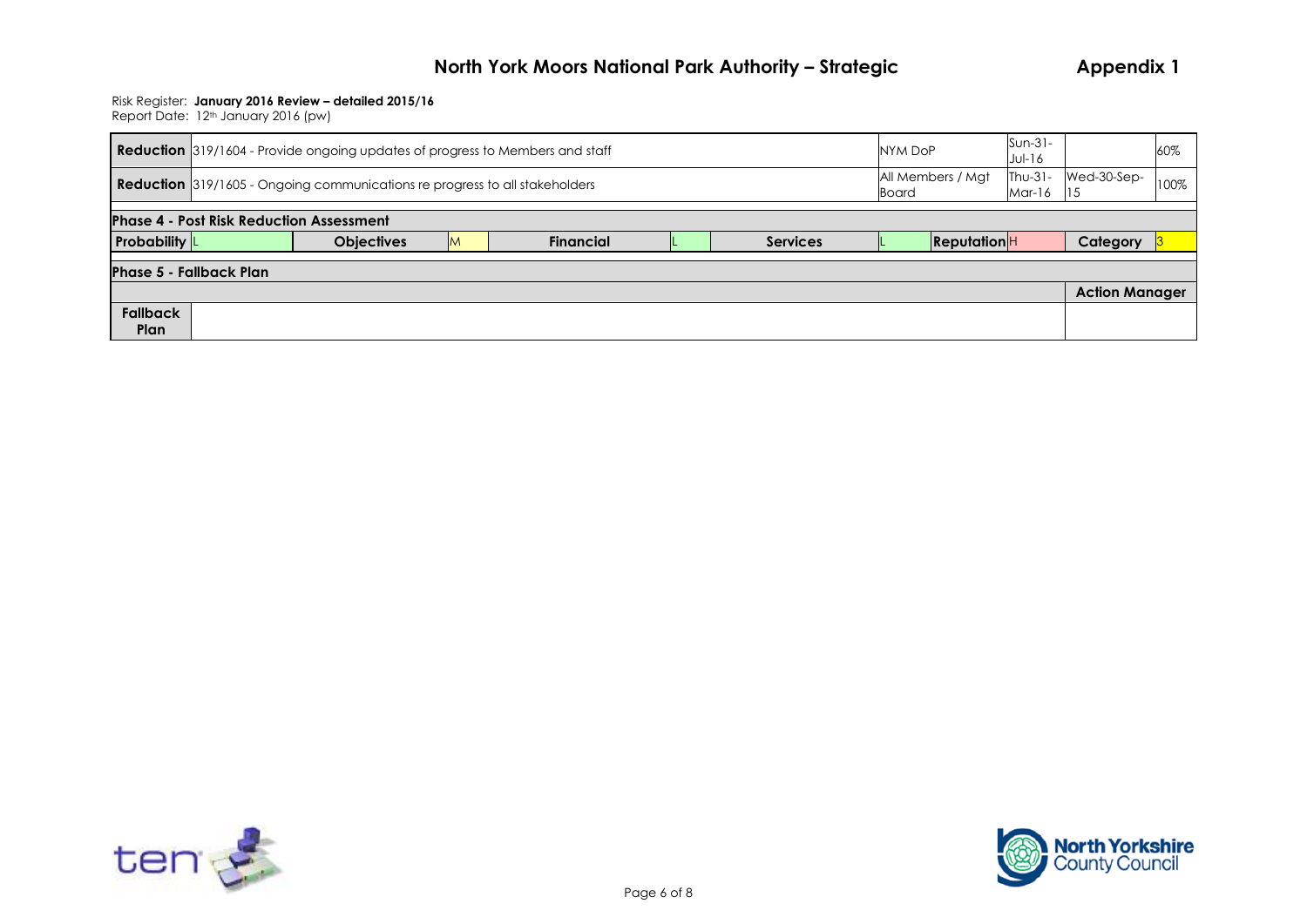### Risk Register: **January 2016 Review – detailed 2015/16**

| <b>Phase 1 - Identification</b> |                                                                                                                                                           |                                                                                                                                                                            |                      |                                                                                                                                               |                     |                      |                     |                                        |                       |                        |                      |             |
|---------------------------------|-----------------------------------------------------------------------------------------------------------------------------------------------------------|----------------------------------------------------------------------------------------------------------------------------------------------------------------------------|----------------------|-----------------------------------------------------------------------------------------------------------------------------------------------|---------------------|----------------------|---------------------|----------------------------------------|-----------------------|------------------------|----------------------|-------------|
| <b>Risk</b><br><b>Number</b>    | 201/394                                                                                                                                                   | <b>Risk Title</b>                                                                                                                                                          |                      | 201/394 - Organisational Change                                                                                                               |                     |                      |                     | <b>Risk</b><br>Owner                   | NYM CEO               |                        | Manager              | Mgt<br>Team |
| <b>Description</b>              |                                                                                                                                                           | Failure to adequately develop, plan for and implement new ways of working resulting in inability to meet<br>financial savings requirements and deliver statutory purposes. |                      |                                                                                                                                               |                     |                      |                     | <b>Risk</b><br>Group                   |                       |                        | <b>Risk Type</b>     |             |
|                                 | <b>Phase 2 - Current Assessment</b>                                                                                                                       |                                                                                                                                                                            |                      |                                                                                                                                               |                     |                      |                     |                                        |                       |                        |                      |             |
|                                 | <b>Current Control Measures</b>                                                                                                                           |                                                                                                                                                                            |                      | Leadership programme; existing values; staff, union, Member and volunteer communications; staff<br>surveys; 'Free' external advise maximised; |                     |                      |                     |                                        |                       |                        | <b>Effectiveness</b> |             |
| Probability M                   |                                                                                                                                                           | <b>Objectives</b>                                                                                                                                                          | M                    | <b>Financial</b>                                                                                                                              | M                   |                      | <b>Services</b>     | M                                      | <b>Reputation</b> M   |                        | Category             |             |
|                                 | <b>Phase 3 - Risk Reduction Actions</b>                                                                                                                   |                                                                                                                                                                            |                      |                                                                                                                                               |                     |                      |                     |                                        |                       |                        |                      |             |
|                                 |                                                                                                                                                           |                                                                                                                                                                            |                      |                                                                                                                                               |                     |                      |                     |                                        | <b>Action Manager</b> | <b>Action</b><br>by    | Completed            | $\%$        |
|                                 |                                                                                                                                                           | <b>Reduction</b> 201/207 - Implement the Volunteer Strategy (ongoing)                                                                                                      |                      |                                                                                                                                               |                     |                      |                     | NYM DIR PS                             |                       | Tue- $31-$<br>$Mar-20$ |                      | 50%         |
|                                 |                                                                                                                                                           | <b>Reduction</b> 201/220 - Develop a new Business Plan for 2016-19                                                                                                         |                      |                                                                                                                                               | <b>NYM DIR CS</b>   |                      | Thu-31-<br>$Mar-16$ |                                        | 0%                    |                        |                      |             |
|                                 |                                                                                                                                                           | <b>Reduction</b> 201/223 - Create and implement the NY Moors Trust                                                                                                         |                      |                                                                                                                                               |                     |                      |                     | <b>NYM CEO</b>                         |                       | Thu- $31-$<br>Mar-16   |                      | 40%         |
| <b>Reduction</b>                | included                                                                                                                                                  | 201/235 - Monitor the performance against the new income strategy and ensure other resources are                                                                           |                      |                                                                                                                                               |                     |                      |                     | <b>NYM DIR CS</b><br>NYM DIR PS        |                       | Thu-31-<br>Mar-16      |                      | 50%         |
| <b>Reduction</b>                | working (ongoing)                                                                                                                                         | 201/236 - Monitor and adapt management and staff capacity and practices to enable new ways of                                                                              |                      |                                                                                                                                               |                     |                      |                     | <b>NYM DIR CS</b><br>NYM DIR PS        |                       | $Thu-31-$<br>Mar-16    |                      | 0%          |
|                                 |                                                                                                                                                           | <b>Reduction</b> 201/237 - Continue the leadership development programme and initiatives                                                                                   |                      |                                                                                                                                               |                     |                      |                     | NYM DIR CS                             |                       | $Thu-31-$<br>Mar-16    | Mon-30-Nov-<br>15    | 100%        |
|                                 |                                                                                                                                                           | <b>Reduction</b> 201/278 - Create a culture of bringing forward innovation and creativity to produce measured outcomes                                                     |                      |                                                                                                                                               |                     |                      |                     | <b>NYM DIR CS</b><br>NYM DIR PS        |                       | $Thu-31-$<br>Mar-16    |                      | 25%         |
|                                 |                                                                                                                                                           | <b>Reduction</b> 201/866 - Put together a plan for DEFRA to justify backended cuts                                                                                         |                      |                                                                                                                                               |                     |                      |                     | NYM DIR CS                             |                       | $Thu-31-$<br>Mar-16    |                      | 15%         |
|                                 |                                                                                                                                                           | <b>Reduction</b> 201/1289 - Develop a contingency plan for a catastrophic cut in funding                                                                                   |                      |                                                                                                                                               |                     |                      |                     | <b>All Directors</b><br><b>NYM CEO</b> |                       | Thu-31-<br>Mar-16      |                      | 20%         |
| <b>Reduction</b>                | 201/1290 - Ensure flexibility in management, targets and staff and cash resources to enable creative<br>reaction to opportunities for new ways to deliver |                                                                                                                                                                            | <b>All Directors</b> |                                                                                                                                               | $Thu-31-$<br>Mar-16 |                      | 25%                 |                                        |                       |                        |                      |             |
|                                 |                                                                                                                                                           | <b>Reduction</b> 201/1390 - Develop a framework of business skills for staff and encourage entrepreneurship                                                                |                      |                                                                                                                                               |                     |                      |                     | <b>All Directors</b>                   |                       | Thu-31-<br>$Mar-16$    |                      | 0%          |
| <b>Reduction</b>                | arrangements                                                                                                                                              | 201/1391 - Open discussions with other organisations to extend shared services and review current                                                                          |                      | NYM DIR CS                                                                                                                                    |                     | $Thu-31-$<br>Mar-16  |                     | 25%                                    |                       |                        |                      |             |
|                                 |                                                                                                                                                           | <b>Reduction</b> 201/1392 - Revise performance framework and indicators                                                                                                    |                      |                                                                                                                                               |                     | <b>All Directors</b> |                     | Thu-31-<br>Mar-16                      |                       | 0%                     |                      |             |



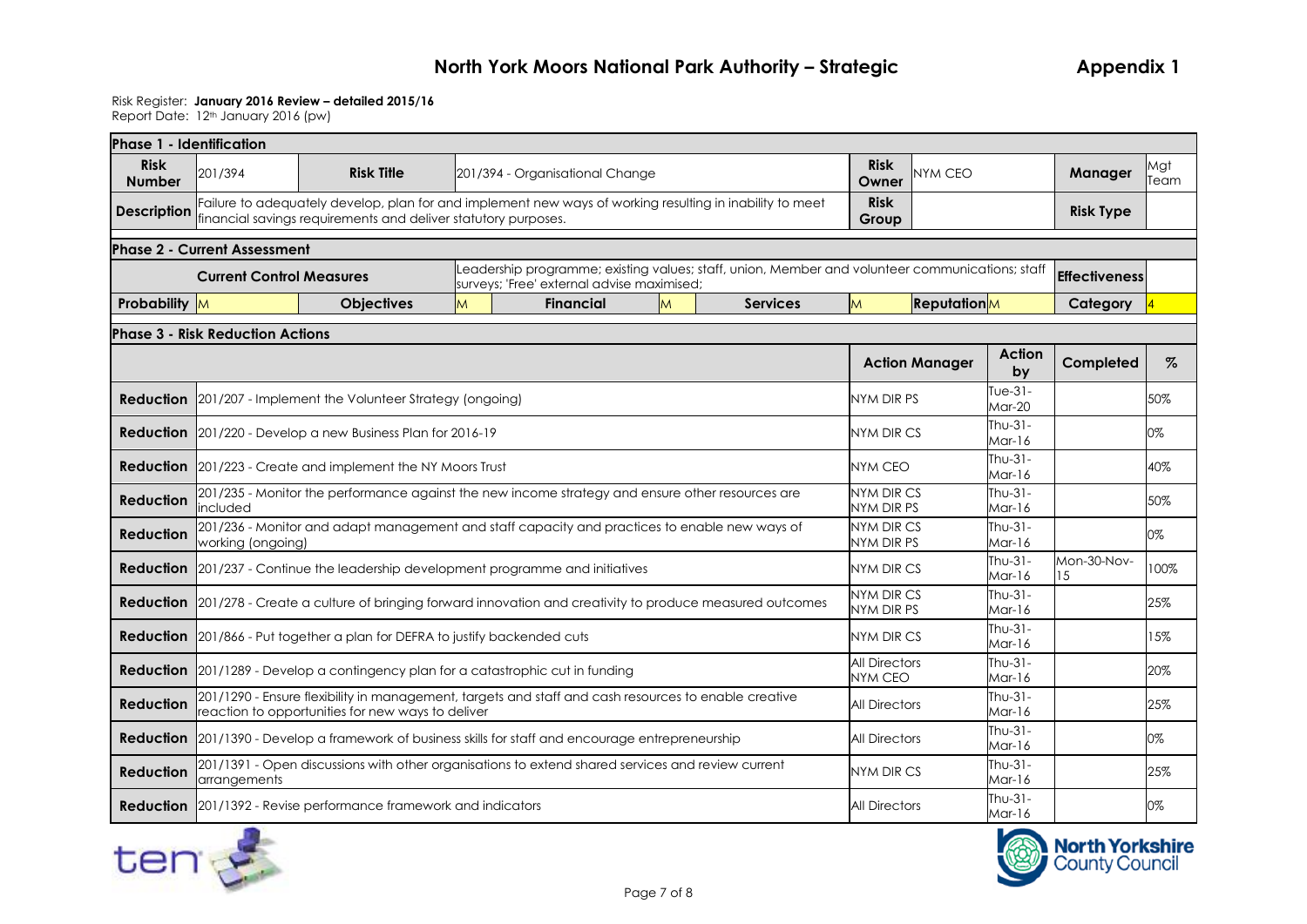#### Risk Register: **January 2016 Review – detailed 2015/16**

| Reduction                      | 201/1393 - Use effective recruitment to bridge any gaps and complement and enhance the skills of existing  All Directors<br>staff to enable the cultural shift to take place |  |  |  |  |  |  |  | NYM CEO | $Thu-31-$<br>Mar-16 |                       | 0% |  |
|--------------------------------|------------------------------------------------------------------------------------------------------------------------------------------------------------------------------|--|--|--|--|--|--|--|---------|---------------------|-----------------------|----|--|
|                                | <b>Phase 4 - Post Risk Reduction Assessment</b>                                                                                                                              |  |  |  |  |  |  |  |         |                     |                       |    |  |
| Probability $ L $              | ReputationL<br><b>Financial</b><br><b>Objectives</b><br><b>Services</b><br>Category                                                                                          |  |  |  |  |  |  |  |         |                     |                       |    |  |
| <b>Phase 5 - Fallback Plan</b> |                                                                                                                                                                              |  |  |  |  |  |  |  |         |                     |                       |    |  |
|                                |                                                                                                                                                                              |  |  |  |  |  |  |  |         |                     | <b>Action Manager</b> |    |  |
| <b>Fallback</b><br>Plan        |                                                                                                                                                                              |  |  |  |  |  |  |  |         |                     |                       |    |  |



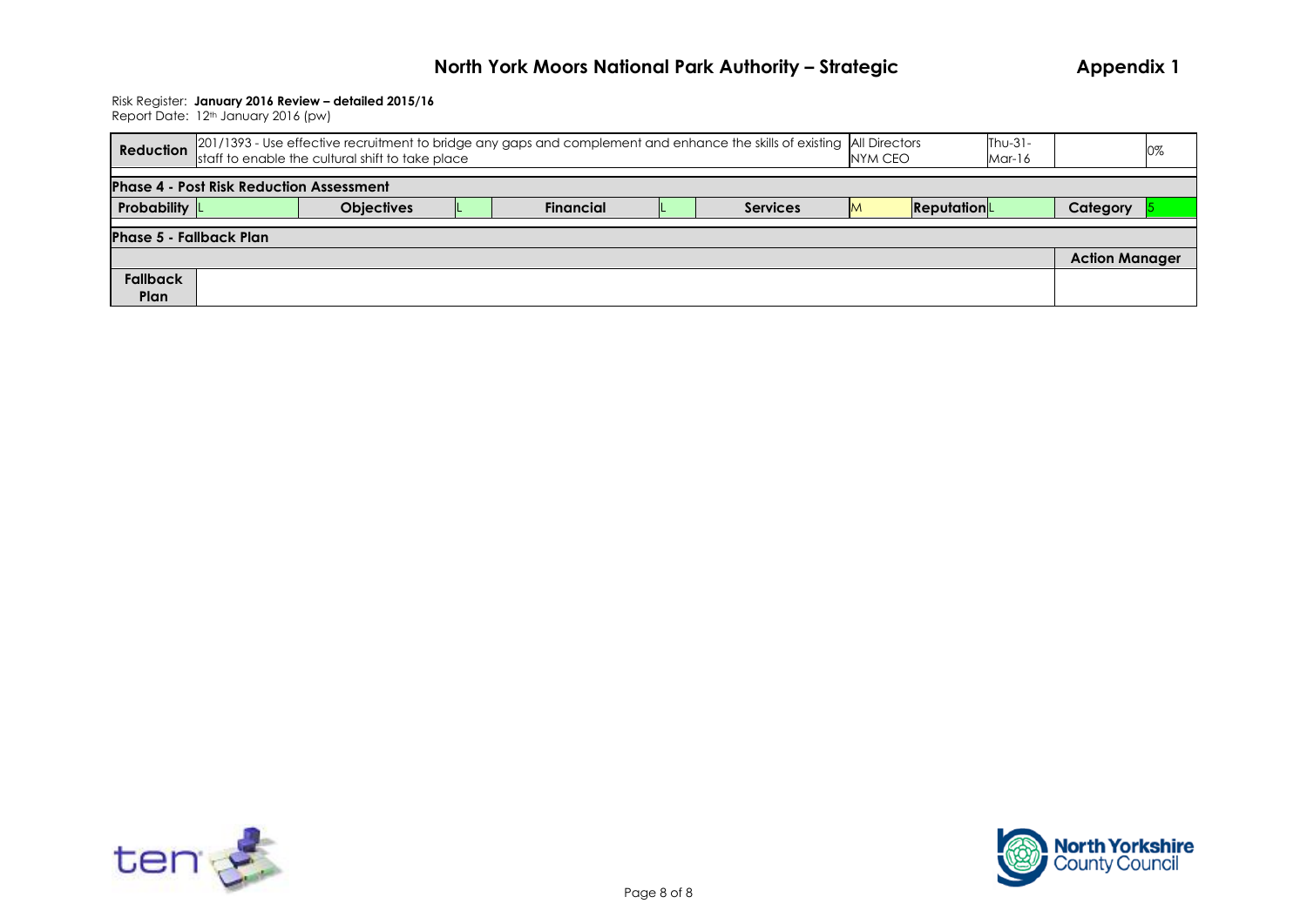#### Risk Register: **January 2016 Review – summary 2015/16**

|        |                                                   | <b>Identity</b>                                                                                                                                                                                                                                                                                                                                                                                                                                                                                                                                        | Person                   |                                             |   |    |         |     |                |                |    | <b>Classification</b>        |                      |    |     |      |   |                |
|--------|---------------------------------------------------|--------------------------------------------------------------------------------------------------------------------------------------------------------------------------------------------------------------------------------------------------------------------------------------------------------------------------------------------------------------------------------------------------------------------------------------------------------------------------------------------------------------------------------------------------------|--------------------------|---------------------------------------------|---|----|---------|-----|----------------|----------------|----|------------------------------|----------------------|----|-----|------|---|----------------|
|        |                                                   |                                                                                                                                                                                                                                                                                                                                                                                                                                                                                                                                                        | <b>Risk</b>              | <b>Risk</b>                                 |   |    |         | Pre |                |                |    | <b>RR</b>                    |                      |    |     | Post |   |                |
| Change | <b>Risk Title</b>                                 | <b>Risk Description</b>                                                                                                                                                                                                                                                                                                                                                                                                                                                                                                                                |                          | Owner Manager Prob Obj Fin Serv Rep Cat RRs |   |    |         |     |                |                |    | <b>Next</b><br><b>Action</b> | ProbObjFinServRepCat |    |     |      |   |                |
|        | $201/158 -$<br>Financial<br>Strategy              | Failure to manage and adapt effectively to any further<br>reductions in funding and implement the Income generation<br>strategy results in limiting the ability to deliver Purposes.                                                                                                                                                                                                                                                                                                                                                                   | <b>NYM</b><br><b>CEO</b> | NYM DIR<br>CS                               | H | H  | H       | H   | H              | 1              | 11 | 30/06/2016                   | M                    |    | MHH |      | M |                |
|        | 201/203 - Health<br>And Safety                    | Failure to meet Health and Safety statutory requirements<br>and ensure the appropriate culture is embedded in relation<br>to staff, Members, volunteers, service users and contractors<br>resulting in possible loss of life/serious injuries, prosecution,<br>claims, media attention, fines.                                                                                                                                                                                                                                                         | <b>NYM</b><br><b>CEO</b> | NYM DIR<br>CS                               | M | L. | M       | M   | H              | $\overline{2}$ |    | 12 30/06/2016                | L                    | L. | M   | M    | H |                |
|        | $201/461 -$<br>Minerals Planning<br>(York Potash) | Lack of capacity and resources both within the Authority<br>and partner organisations to effectively manage the<br>implementation of the Authority resolution to approve<br>planning permissions etc by September 2015 in terms of the<br>environmental and socio economic impacts which could<br>result in negative impact on other Authority work,<br>reputational damage both locally and nationally, potential<br>judicial review and other legal action, negative financial<br>impact, knock on effects to other work as resources<br>transferred | <b>NYM</b><br><b>CEO</b> | NYM DIR<br><b>DM</b>                        |   | M  | M       |     | H              | $\mathbf{3}$   |    | 13 31/07/2015                | $\perp$              | M  |     |      | H |                |
|        | 201/394 -<br>Organisational<br>Change             | Failure to adequately develop, plan for and implement new<br>ways of working resulting in inability to meet financial savings<br>requirements and deliver statutory purposes.                                                                                                                                                                                                                                                                                                                                                                          | <b>NYM</b><br>CEO        | Mgt Team                                    | M |    | $M$ $M$ | M   | M <sub>l</sub> | 4              |    | 14 31/07/2016                | -L.                  |    | L.  | M    |   | 5 <sup>5</sup> |

| Kev     |                                              |
|---------|----------------------------------------------|
|         | Risk Ranking has worsened since last review. |
|         | Risk Ranking has improved since last review  |
|         | Risk Ranking is same as last review          |
| - new - | New or significantly altered risk            |



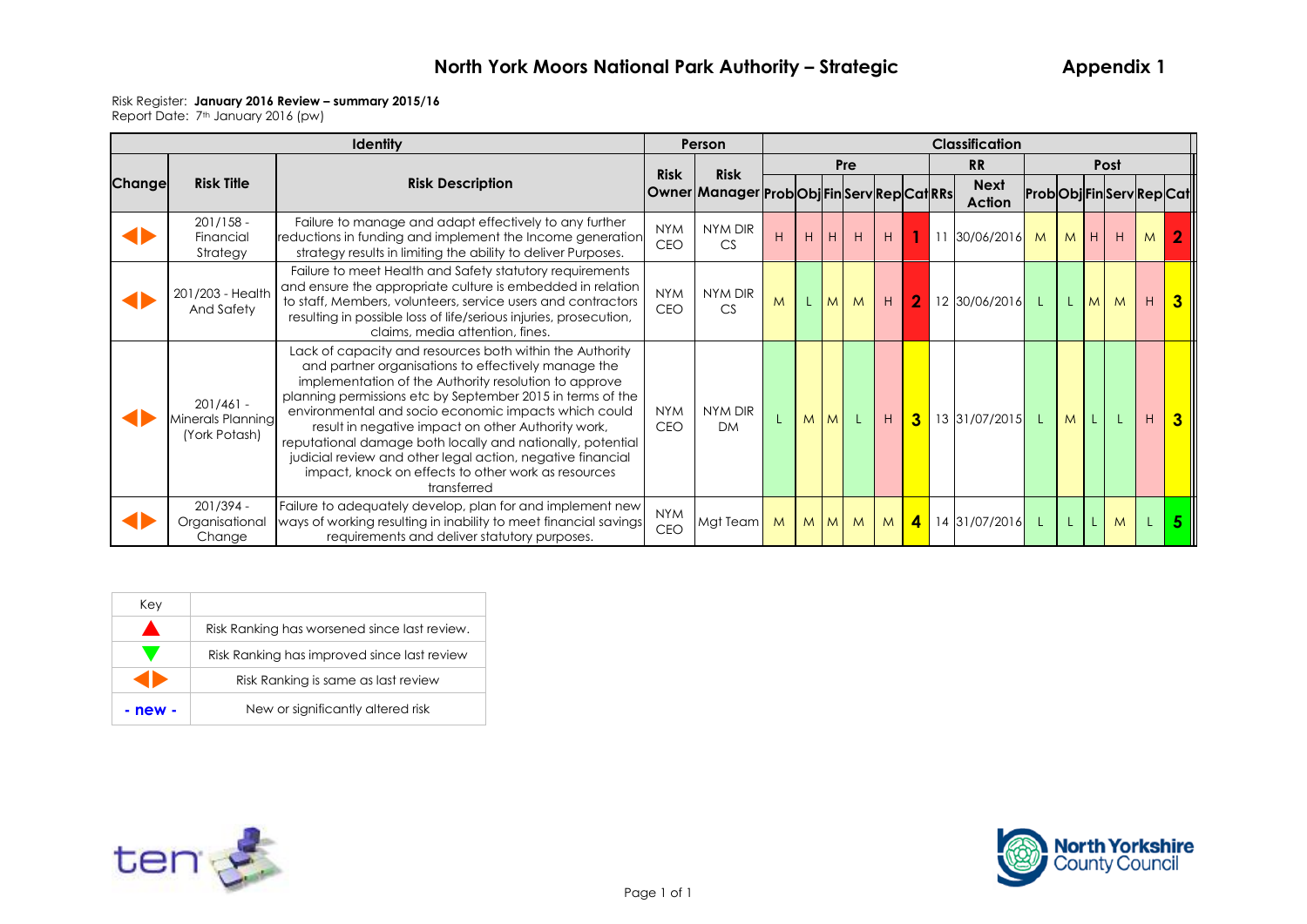| Phase 1 - Identification                |                                                                                                           |                                                                             |  |                                                                                                        |  |   |                                                                                                                                                                                                                                                                                                                                                                   |                                        |                                                   |                  |                  |                                |
|-----------------------------------------|-----------------------------------------------------------------------------------------------------------|-----------------------------------------------------------------------------|--|--------------------------------------------------------------------------------------------------------|--|---|-------------------------------------------------------------------------------------------------------------------------------------------------------------------------------------------------------------------------------------------------------------------------------------------------------------------------------------------------------------------|----------------------------------------|---------------------------------------------------|------------------|------------------|--------------------------------|
| <b>Risk</b><br><b>Number</b>            | 201/158                                                                                                   | <b>Risk Title</b>                                                           |  | 201/158 - Financial Strategy                                                                           |  |   |                                                                                                                                                                                                                                                                                                                                                                   | <b>Risk Owner NYM CEO</b>              |                                                   |                  | Manager          | <b>NYM</b><br><b>DIR</b><br>CS |
| <b>Description</b>                      |                                                                                                           |                                                                             |  | Income generation strategy results in limiting the ability to deliver Purposes.                        |  |   | Failure to manage and adapt effectively to any further reductions in funding and implement the                                                                                                                                                                                                                                                                    | <b>Risk Group</b> Finance              |                                                   |                  | <b>Risk Type</b> |                                |
| <b>Phase 2 - Current Assessment</b>     |                                                                                                           |                                                                             |  |                                                                                                        |  |   |                                                                                                                                                                                                                                                                                                                                                                   |                                        |                                                   |                  |                  |                                |
|                                         | <b>Current Control Measures</b>                                                                           |                                                                             |  | day financial management                                                                               |  |   | High level of efficiency; low unit costs; restructure and refocus carried out; reserves reviewed for adequacy;<br>budget monitoring processes; engagement with Defra and other partners; focus on income generation and<br>seeking opportunities to optimise income; be more opportunistic in approach to external funding; effective day to <b>Effectiveness</b> |                                        |                                                   |                  |                  |                                |
| Probability H                           |                                                                                                           | <b>Objectives</b>                                                           |  | <b>Financial</b>                                                                                       |  | H | <b>Services</b>                                                                                                                                                                                                                                                                                                                                                   | lн.                                    | Reputation                                        | <b>IH</b>        | Category         |                                |
| <b>Phase 3 - Risk Reduction Actions</b> |                                                                                                           |                                                                             |  |                                                                                                        |  |   |                                                                                                                                                                                                                                                                                                                                                                   |                                        |                                                   |                  |                  |                                |
|                                         |                                                                                                           |                                                                             |  |                                                                                                        |  |   |                                                                                                                                                                                                                                                                                                                                                                   |                                        | <b>Action Manager</b>                             | Action by        | Completed        | $\%$                           |
| <b>Reduction</b>                        |                                                                                                           |                                                                             |  | being overt about what we are doing and what we are stopping                                           |  |   | 201/19 - Continue to manage expectations of Stakeholders (agencies, public, staff, volunteers etc)                                                                                                                                                                                                                                                                | All Mgt Board                          |                                                   | Fri-31-Mar-17    |                  | 0%                             |
| <b>Reduction</b>                        | expectations                                                                                              |                                                                             |  |                                                                                                        |  |   | 201/20 - Continue to monitor performance of the income generating services against monetary                                                                                                                                                                                                                                                                       | <b>All Directors</b>                   |                                                   | Fri-31-Mar-17    |                  | 0%                             |
| <b>Reduction</b>                        | and monitor outcomes                                                                                      |                                                                             |  |                                                                                                        |  |   | 201/22 - Continue to link service delivery to performance and resources to ensure value for money                                                                                                                                                                                                                                                                 | All Members / Mgt Board                |                                                   | Fri-31-Mar-17    |                  | 0%                             |
| <b>Reduction</b>                        |                                                                                                           |                                                                             |  | of income generation and prepare and implement Business Plans for Visitors' Centres                    |  |   | 201/1281 - Complete Assessment contributions of current assets to NPA objectives and the possibilities                                                                                                                                                                                                                                                            | <b>All Directors</b><br>NYM CEO        |                                                   | Fri-31-Mar-17    |                  | 0%                             |
|                                         |                                                                                                           |                                                                             |  | <b>Reduction</b> 201/1282 - Preparation of realistic new MTFS and Business Plan 2017 - 2020 into 16/17 |  |   |                                                                                                                                                                                                                                                                                                                                                                   | <b>All Directors</b><br><b>NYM CEO</b> |                                                   | Sat-31-Dec-<br>6 |                  | 0%                             |
|                                         |                                                                                                           | <b>Reduction</b> 201/1283 - Establish Trust to bring new resources into NYM |  |                                                                                                        |  |   |                                                                                                                                                                                                                                                                                                                                                                   | <b>All Directors</b><br><b>NYM CEO</b> |                                                   | Fri-31-Mar-17    |                  | 0%                             |
| <b>Reduction</b>                        |                                                                                                           |                                                                             |  | planning and work with LEP to develop spatial plan to develop funding opportunities                    |  |   | 201/1287 - Greater usage of existing mechanism to increase funding within the National Park through                                                                                                                                                                                                                                                               | <b>All Directors</b><br><b>NYM CEO</b> |                                                   | Fri-31-Mar-17    |                  | 0%                             |
|                                         | Reduction 201/1288 - External funding initiatives and Corporate Sponsorship with NPE, NPUK and other NPAs |                                                                             |  |                                                                                                        |  |   |                                                                                                                                                                                                                                                                                                                                                                   |                                        |                                                   | Fri-31-Mar-17    |                  | 0%                             |
|                                         | <b>Reduction</b> 201/1293 - Develop a Financial Framework to enable appropriate decision taking           |                                                                             |  |                                                                                                        |  |   |                                                                                                                                                                                                                                                                                                                                                                   |                                        |                                                   | Thu-30-Jun-<br>6 |                  | 0%                             |
|                                         | <b>Reduction</b> 201/1313 - Work on options for possible future as part of developing MTFS Beyond         |                                                                             |  |                                                                                                        |  |   |                                                                                                                                                                                                                                                                                                                                                                   |                                        | <b>NYM CEO</b><br>Thu-30-Jun-<br>NYM DIR CS<br>16 |                  |                  |                                |
| <b>Reduction</b>                        |                                                                                                           | financial impacts if required                                               |  |                                                                                                        |  |   | 201/1314 - Develop a timetable for organisational development and consultation of changes and                                                                                                                                                                                                                                                                     | NYM DIR CS                             |                                                   | Fri-31-Mar-17    |                  | 0%                             |



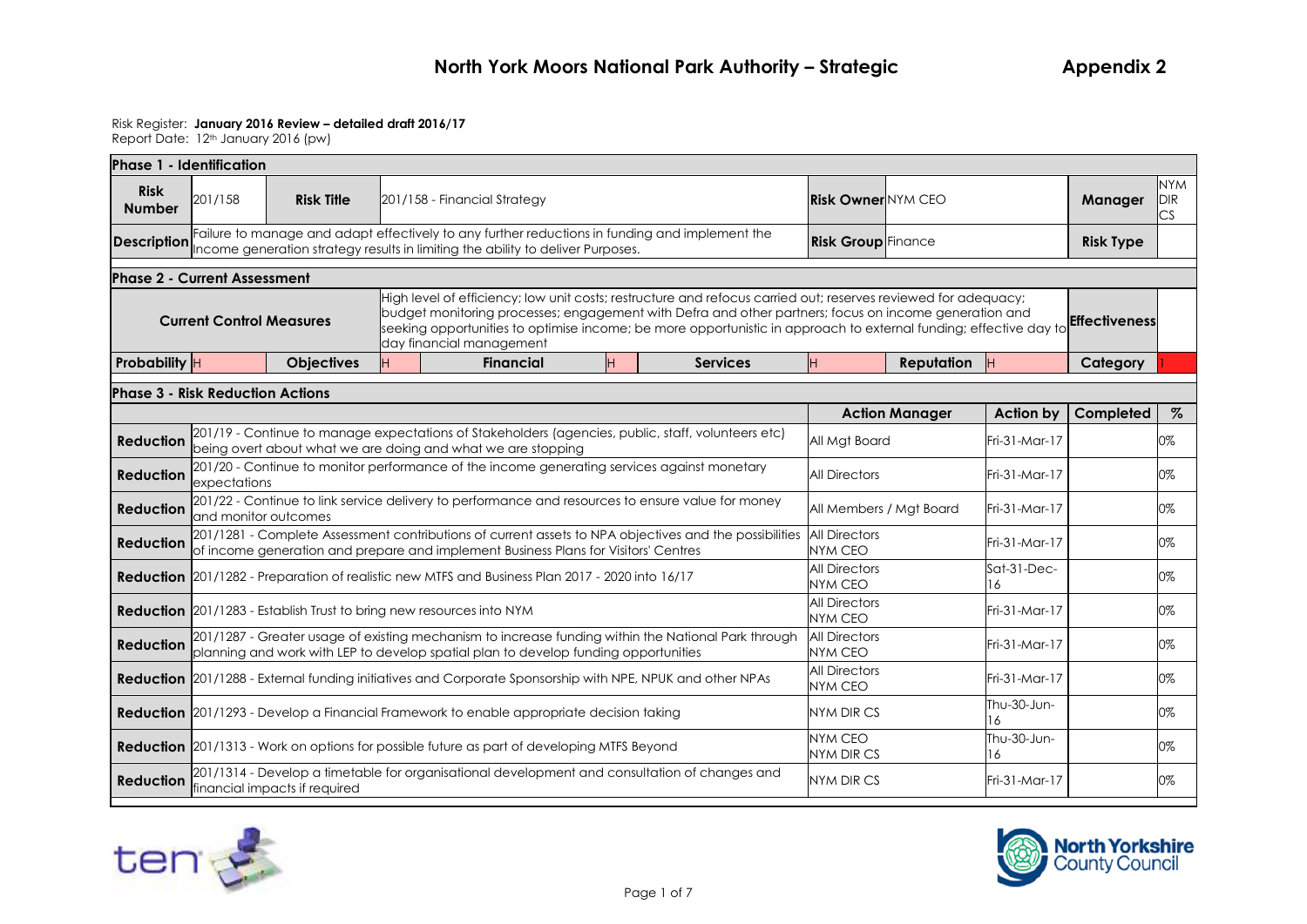| <b>Phase 4 - Post Risk Reduction Assessment</b>         |  |                   |  |                                                                            |    |                 |  |            |           |          |  |
|---------------------------------------------------------|--|-------------------|--|----------------------------------------------------------------------------|----|-----------------|--|------------|-----------|----------|--|
| <b>Probability</b> M                                    |  | <b>Objectives</b> |  | <b>Financial</b>                                                           | IH | <b>Services</b> |  | Reputation | <b>IM</b> | Category |  |
| <b>Phase 5 - Fallback Plan</b><br><b>Action Manager</b> |  |                   |  |                                                                            |    |                 |  |            |           |          |  |
| Fallback<br>Plan                                        |  |                   |  | 201/633 - Monitor funding and amend future financial strategy if necessary |    |                 |  |            |           |          |  |



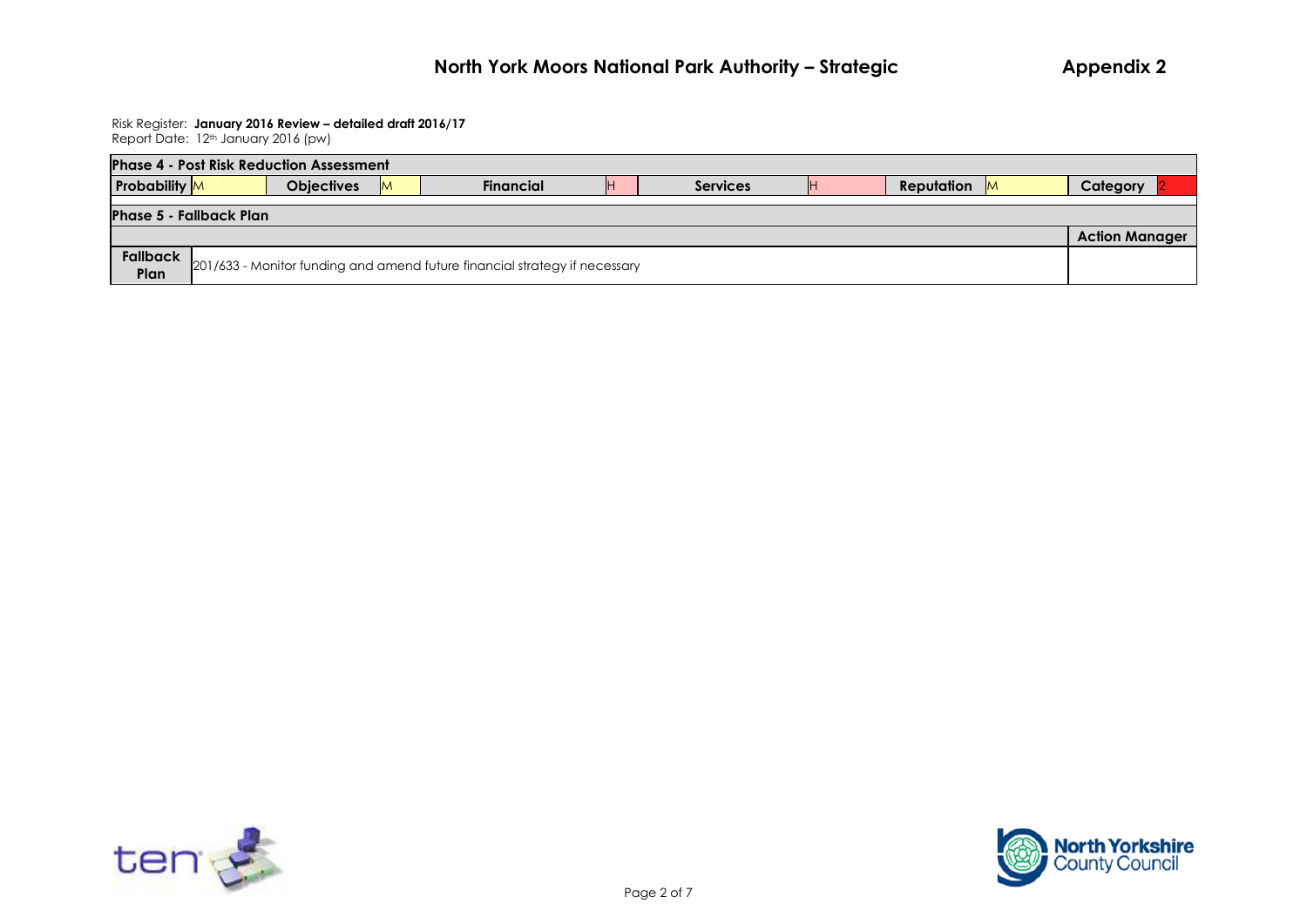| Phase 1 - Identification                                                                                                                                                                                                                                                                                                                                                                   |                                         |                                                                          |  |                                                                                                                                                                                                                                         |                 |                      |                       |                     |                       |                          |
|--------------------------------------------------------------------------------------------------------------------------------------------------------------------------------------------------------------------------------------------------------------------------------------------------------------------------------------------------------------------------------------------|-----------------------------------------|--------------------------------------------------------------------------|--|-----------------------------------------------------------------------------------------------------------------------------------------------------------------------------------------------------------------------------------------|-----------------|----------------------|-----------------------|---------------------|-----------------------|--------------------------|
| <b>Risk</b><br><b>Number</b>                                                                                                                                                                                                                                                                                                                                                               | 201/460                                 | <b>Risk Title</b>                                                        |  | <b>201/460 - Local Plan</b>                                                                                                                                                                                                             |                 | <b>Risk</b><br>Owner | NYM CEO               |                     | Manager               | <b>NYM</b><br><b>DoP</b> |
|                                                                                                                                                                                                                                                                                                                                                                                            |                                         | potential direct Govt intervention and harm to National Park Purposes.   |  | Failure to develop an up to date strategic planning document (Local Plan) within a reasonable timescale<br><b>Description</b> resulting in challenges to planning decisions and gaps in policy causing difficulties in decision making, |                 | <b>Risk</b><br>Group |                       |                     | <b>Risk Type</b>      |                          |
|                                                                                                                                                                                                                                                                                                                                                                                            | <b>Phase 2 - Current Assessment</b>     |                                                                          |  |                                                                                                                                                                                                                                         |                 |                      |                       |                     |                       |                          |
| Policy team with limited capacity, existing dated core strategy, up to date Local Plan for Helmsley,<br>Area Action Plan for Whitby Business Park, emerging Joint Minerals and Waste local Plan, a number of<br><b>Current Control Measures</b><br><b>Effectiveness</b><br>SPDs, NPPF, NPPG, National Parks circular, Head of Strategic Policy appointed, Members agreement to<br>lupdate, |                                         |                                                                          |  |                                                                                                                                                                                                                                         |                 |                      |                       |                     |                       |                          |
| Probability H                                                                                                                                                                                                                                                                                                                                                                              |                                         | <b>Objectives</b>                                                        |  | <b>Financial</b><br>H                                                                                                                                                                                                                   | <b>Services</b> | M                    | <b>Reputation</b> $H$ |                     | Category              |                          |
|                                                                                                                                                                                                                                                                                                                                                                                            | <b>Phase 3 - Risk Reduction Actions</b> |                                                                          |  |                                                                                                                                                                                                                                         |                 |                      |                       |                     |                       |                          |
|                                                                                                                                                                                                                                                                                                                                                                                            |                                         |                                                                          |  |                                                                                                                                                                                                                                         |                 |                      | <b>Action Manager</b> | <b>Action by</b>    | Completed             | $\%$                     |
| <b>Reduction</b>                                                                                                                                                                                                                                                                                                                                                                           | plan                                    |                                                                          |  | 319/1497 - Commencement of Local Plan and to develop and implement a project timetable and resource                                                                                                                                     |                 | NYM DoP              |                       | Fri-31-Mar-<br>17   |                       | 0%                       |
|                                                                                                                                                                                                                                                                                                                                                                                            |                                         | Reduction 319/1498 - Assessment of options for delivering the Local Plan |  |                                                                                                                                                                                                                                         |                 | <b>NYM DoP</b>       |                       | Thu-30-<br>$Jun-16$ |                       | 0%                       |
|                                                                                                                                                                                                                                                                                                                                                                                            |                                         |                                                                          |  | <b>Reduction</b> 319/1593 - Induction of Planning Policy team to familiarise team with existing policies and identify gaps                                                                                                              |                 | NYM DoP              |                       | Thu-30-<br>$Jun-16$ |                       | 0%                       |
|                                                                                                                                                                                                                                                                                                                                                                                            |                                         |                                                                          |  | <b>Reduction</b> 319/1594 - Ensure adequate resources are in place for production of Local Plan                                                                                                                                         |                 | <b>NYM DoP</b>       |                       | Mon-31-<br>$Dec-18$ |                       | 0%                       |
|                                                                                                                                                                                                                                                                                                                                                                                            |                                         |                                                                          |  | Reduction 319/1608 - Develop and implement a communication and engagement strategy for the Local Plan                                                                                                                                   |                 | <b>NYM DoP</b>       |                       | Fri-31-Mar-<br>17   |                       | 0%                       |
|                                                                                                                                                                                                                                                                                                                                                                                            |                                         |                                                                          |  | <b>Reduction</b> 319/1609 - Manage the process of public examination and take into account any outcomes                                                                                                                                 |                 | <b>NYM DoP</b>       |                       | Mon-31-<br>$Dec-18$ |                       | 0%                       |
|                                                                                                                                                                                                                                                                                                                                                                                            |                                         | <b>Phase 4 - Post Risk Reduction Assessment</b>                          |  |                                                                                                                                                                                                                                         |                 |                      |                       |                     |                       |                          |
| <b>Probability</b>                                                                                                                                                                                                                                                                                                                                                                         |                                         | <b>Objectives</b>                                                        |  | <b>Financial</b>                                                                                                                                                                                                                        | Services        |                      | <b>Reputation</b>     |                     | Category              |                          |
|                                                                                                                                                                                                                                                                                                                                                                                            | Phase 5 - Fallback Plan                 |                                                                          |  |                                                                                                                                                                                                                                         |                 |                      |                       |                     |                       |                          |
|                                                                                                                                                                                                                                                                                                                                                                                            |                                         |                                                                          |  |                                                                                                                                                                                                                                         |                 |                      |                       |                     | <b>Action Manager</b> |                          |
| <b>Fallback</b><br>Plan                                                                                                                                                                                                                                                                                                                                                                    |                                         |                                                                          |  |                                                                                                                                                                                                                                         |                 |                      |                       |                     |                       |                          |



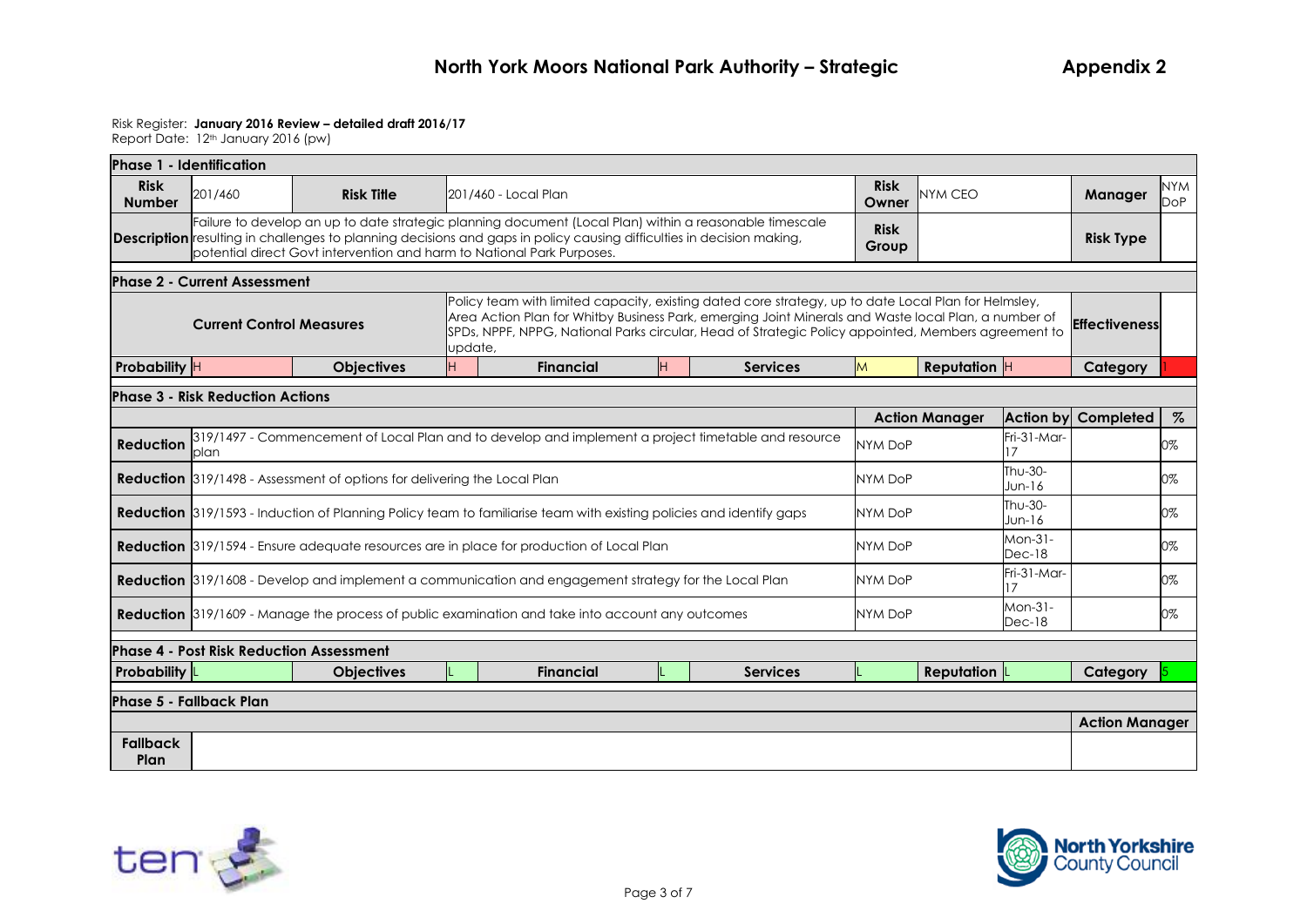|                                                                                                                                                                                                                                                                                                                                                                 | <b>Phase 1 - Identification</b>                                                                                                                                                                                                                                                                                                                                                                                                                                                                                                                                                                                                                                                                                                     |                                                                                            |  |                                                                                                         |   |                 |  |                       |                  |                            |      |
|-----------------------------------------------------------------------------------------------------------------------------------------------------------------------------------------------------------------------------------------------------------------------------------------------------------------------------------------------------------------|-------------------------------------------------------------------------------------------------------------------------------------------------------------------------------------------------------------------------------------------------------------------------------------------------------------------------------------------------------------------------------------------------------------------------------------------------------------------------------------------------------------------------------------------------------------------------------------------------------------------------------------------------------------------------------------------------------------------------------------|--------------------------------------------------------------------------------------------|--|---------------------------------------------------------------------------------------------------------|---|-----------------|--|-----------------------|------------------|----------------------------|------|
| <b>Risk</b><br><b>Number</b>                                                                                                                                                                                                                                                                                                                                    | 201/203                                                                                                                                                                                                                                                                                                                                                                                                                                                                                                                                                                                                                                                                                                                             | <b>Risk</b><br><b>Risk Title</b><br><b>NYM CEO</b><br>201/203 - Health And Safety<br>Owner |  |                                                                                                         |   |                 |  |                       | <b>Manager</b>   | <b>NYM</b><br>DIR<br>NS    |      |
| Failure to meet Health and Safety statutory requirements and ensure the appropriate culture is embedded<br><b>Risk</b><br><b>Description</b> in relation to staff, Members, volunteers, service users and contractors resulting in possible loss of life/serious<br><b>Health and Safety</b><br>Group<br>injuries, prosecution, claims, media attention, fines. |                                                                                                                                                                                                                                                                                                                                                                                                                                                                                                                                                                                                                                                                                                                                     |                                                                                            |  |                                                                                                         |   |                 |  |                       | <b>Risk Type</b> |                            |      |
|                                                                                                                                                                                                                                                                                                                                                                 | <b>Phase 2 - Current Assessment</b>                                                                                                                                                                                                                                                                                                                                                                                                                                                                                                                                                                                                                                                                                                 |                                                                                            |  |                                                                                                         |   |                 |  |                       |                  |                            |      |
|                                                                                                                                                                                                                                                                                                                                                                 | Health and Safety policies; risk assessments; action plans; reviews; responsibility in job descriptions; training;<br>guidance documents; regular monitoring; strengthened reporting processes and checks on compliance;<br>Health and Safety champion and departmental reps; external assessments; standard contract wordings with<br>contractors; volunteers are briefed on H&S expertise SLA with NYCC; routinely discussed at team meetings<br><b>Current Control Measures</b><br>and Directors meetings; H&S Policies to ensure compliance with EU and domestic legislation reviewed<br>including engaging an external specialist to review the framework; external audit carried out 2015; H&S<br>performance assessed by SMT |                                                                                            |  |                                                                                                         |   |                 |  | <b>Effectiveness</b>  |                  |                            |      |
| <b>Probability</b> M                                                                                                                                                                                                                                                                                                                                            |                                                                                                                                                                                                                                                                                                                                                                                                                                                                                                                                                                                                                                                                                                                                     | <b>Objectives</b>                                                                          |  | <b>Financial</b>                                                                                        | M | <b>Services</b> |  | <b>Reputation</b> $H$ |                  | Category                   |      |
|                                                                                                                                                                                                                                                                                                                                                                 | <b>Phase 3 - Risk Reduction Actions</b>                                                                                                                                                                                                                                                                                                                                                                                                                                                                                                                                                                                                                                                                                             |                                                                                            |  |                                                                                                         |   |                 |  |                       |                  |                            |      |
|                                                                                                                                                                                                                                                                                                                                                                 |                                                                                                                                                                                                                                                                                                                                                                                                                                                                                                                                                                                                                                                                                                                                     |                                                                                            |  |                                                                                                         |   |                 |  | <b>Action Manager</b> |                  | <b>Action by Completed</b> | $\%$ |
|                                                                                                                                                                                                                                                                                                                                                                 |                                                                                                                                                                                                                                                                                                                                                                                                                                                                                                                                                                                                                                                                                                                                     |                                                                                            |  | 001/193 - Continue SLA with NYCC to provide 'safety net' cover and access to more specialist health and |   |                 |  |                       | $Fig. 31-Mor-$   |                            |      |

|                  |                                                                                                                                                                                  | <b>ACTION MUNICIPI</b>   |                     | <b>ACTION DY COMPLETED</b> | $\sqrt{\circ}$ |
|------------------|----------------------------------------------------------------------------------------------------------------------------------------------------------------------------------|--------------------------|---------------------|----------------------------|----------------|
| <b>Reduction</b> | 201/193 - Continue SLA with NYCC to provide 'safety net' cover and access to more specialist health and<br>safety expertise; contract now let                                    | NYM DIR CS               | Fri-31-Mar-         |                            | 0%             |
|                  | <b>Reduction</b> 201/206 - Continue to monitor external developments in Health and Safety                                                                                        | NYM DIR CS               | Fri-31-Mar-         |                            | 0%             |
| Reduction        | 201/1296 - Ensure volunteers are fully integrated and continue to comply with H&S procedures and practices NYM DIR CS                                                            |                          | Fri-31-Mar-         |                            | 0%             |
| <b>Reduction</b> | 201/1303 - Engage and engender ownership in staff of Health & Safety via a series of different methods e.g.<br>training, bulletin, posters, departmental meetings, team meetings | NYM DIR CS               | Fri-31-Mar-         |                            | 75%            |
| <b>Reduction</b> | [201/1305 - Provide information for the progress report to members quarterly to allow scrutiny of actions<br>(ongoing)                                                           | NYM DIR CS               | Fri-31-Mar-         |                            | 0%             |
|                  | <b>Reduction</b> 201/1306 - Implement agreed annual health & safety action plan for 2016/17                                                                                      | NYM DIR CS               | Fri-31-Mar-         |                            | 0%             |
|                  | Reduction 201/1312 - CEO and Directors to assess corporate H&S performance using LGA matrix                                                                                      | NYM DIR CS               | Thu-30-<br>$Jun-16$ | Tue-12-Jan-16 100%         |                |
| <b>Reduction</b> | 201/1388 - Agree the scope of contracts/agreements with associate volunteer groups, community groups<br>land others                                                              | NYM DIR CS<br>NYM DIR PS | Thu-30-<br>$Jun-16$ |                            | 0%             |
| <b>Reduction</b> | 201/1389 - Ensure contracts/agreements are in place with associate volunteer groups, community groups<br>and others prior to commencement of tasks (ongoing)                     | NYM DIR CS<br>NYM DIR PS | Fri-31-Mar-         |                            | 0%             |
|                  |                                                                                                                                                                                  |                          |                     |                            |                |



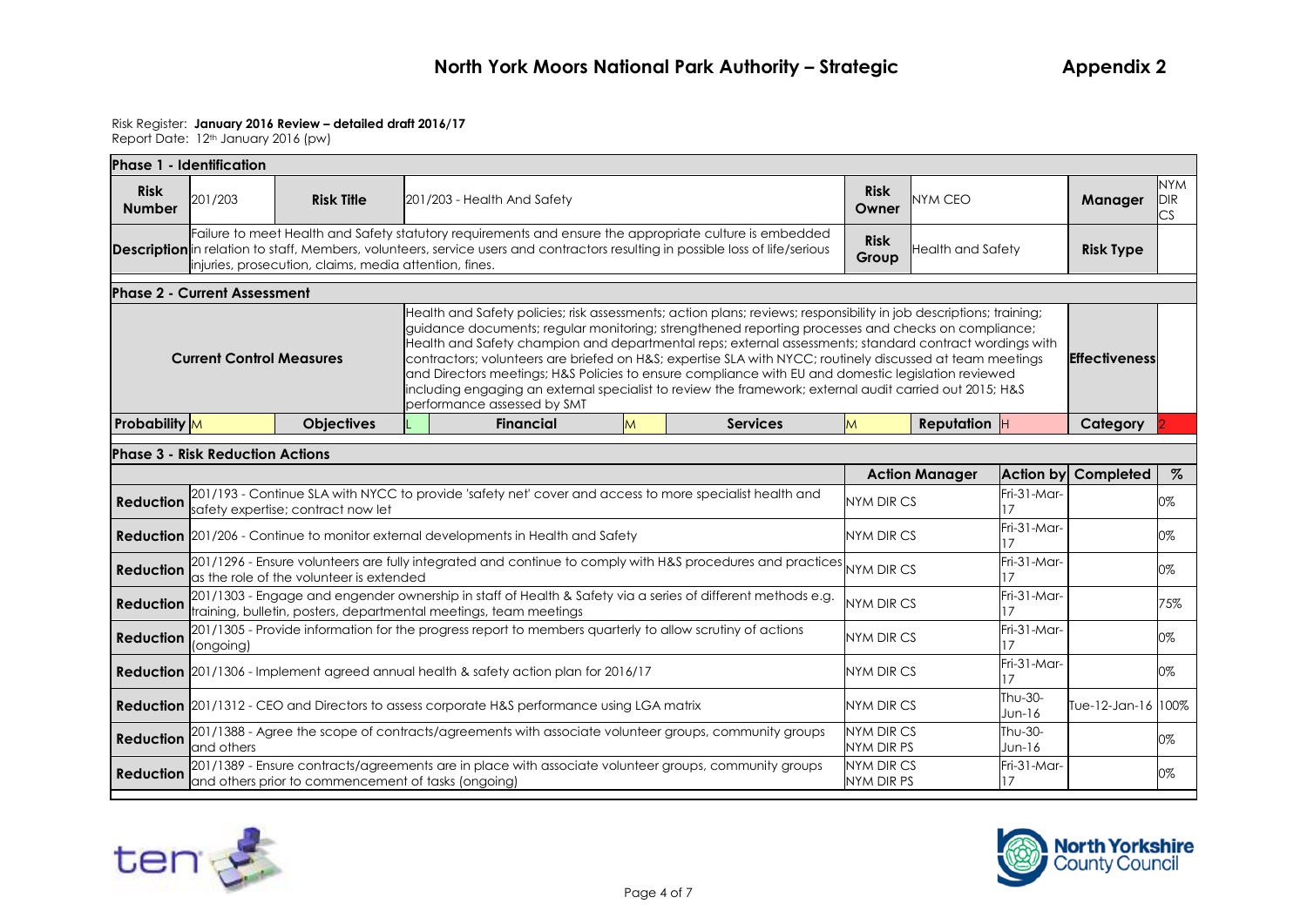#### Risk Register: **January 2016 Review – detailed draft 2016/17** Report Date: 12<sup>th</sup> January 2016 (pw)

| <b>Phase 4 - Post Risk Reduction Assessment</b> |                   |                  |                             |   |                   |                       |  |
|-------------------------------------------------|-------------------|------------------|-----------------------------|---|-------------------|-----------------------|--|
| Probability                                     | <b>Objectives</b> | <b>Financial</b> | <b>Services</b><br><b>M</b> | M | <b>Reputation</b> | Category              |  |
| <b>Phase 5 - Fallback Plan</b>                  |                   |                  |                             |   |                   |                       |  |
|                                                 |                   |                  |                             |   |                   | <b>Action Manager</b> |  |
| <b>Fallback Plan</b>                            |                   |                  |                             |   |                   |                       |  |



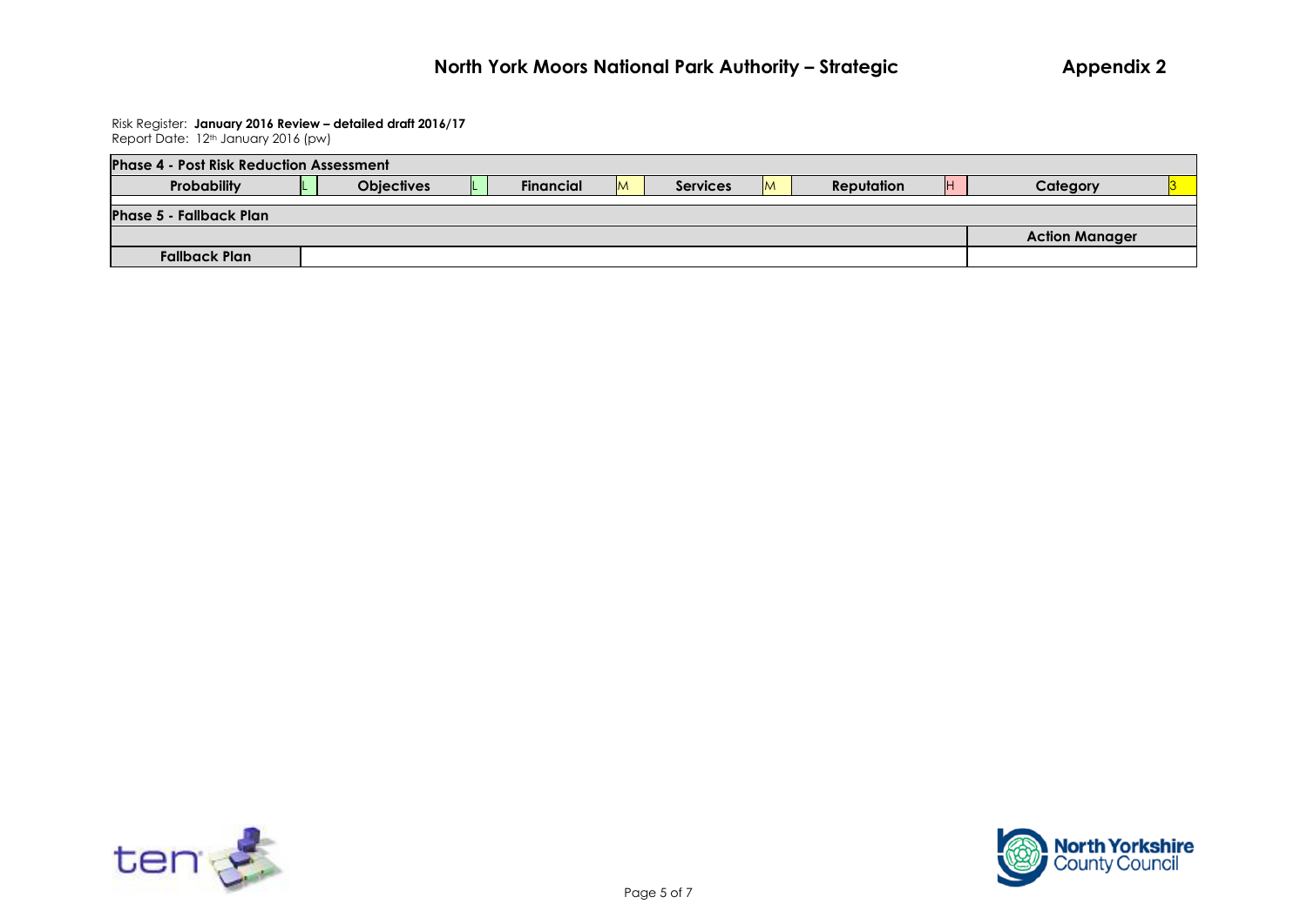| Phase 1 - Identification     |                                         |                                                                                                                                                                            |   |                                                                                                                                               |   |                 |                                        |                       |                        |                      |             |
|------------------------------|-----------------------------------------|----------------------------------------------------------------------------------------------------------------------------------------------------------------------------|---|-----------------------------------------------------------------------------------------------------------------------------------------------|---|-----------------|----------------------------------------|-----------------------|------------------------|----------------------|-------------|
| <b>Risk</b><br><b>Number</b> | 201/394                                 | <b>Risk Title</b>                                                                                                                                                          |   | 201/394 - Organisational Change                                                                                                               |   |                 | <b>Risk</b><br>Owner                   | <b>NYM CEO</b>        |                        | Manager              | Mgt<br>Team |
| <b>Description</b>           |                                         | Failure to adequately develop, plan for and implement new ways of working resulting in inability to meet<br>financial savinas reauirements and deliver statutory purposes. |   |                                                                                                                                               |   |                 | <b>Risk</b><br>Group                   |                       |                        | <b>Risk Type</b>     |             |
|                              | <b>Phase 2 - Current Assessment</b>     |                                                                                                                                                                            |   |                                                                                                                                               |   |                 |                                        |                       |                        |                      |             |
|                              | <b>Current Control Measures</b>         |                                                                                                                                                                            |   | Leadership programme; existing values; staff, union, Member and volunteer communications; staff<br>surveys; 'Free' external advice maximised; |   |                 |                                        |                       |                        | <b>Effectiveness</b> |             |
| Probability M                |                                         | <b>Objectives</b>                                                                                                                                                          | M | <b>Financial</b>                                                                                                                              | M | <b>Services</b> | M                                      | <b>Reputation</b> M   |                        | Category             |             |
|                              | <b>Phase 3 - Risk Reduction Actions</b> |                                                                                                                                                                            |   |                                                                                                                                               |   |                 |                                        |                       |                        |                      |             |
|                              |                                         |                                                                                                                                                                            |   |                                                                                                                                               |   |                 |                                        | <b>Action Manager</b> | <b>Action</b><br>by    | Completed            | $\%$        |
|                              |                                         | <b>Reduction</b> 201/207 - Implement the Volunteer Strategy (ongoing)                                                                                                      |   |                                                                                                                                               |   |                 | NYM DIR PS                             |                       | Tue- $31-$<br>$Mar-20$ |                      | 0%          |
|                              |                                         | <b>Reduction</b> 201/220 - Develop a new Business Plan for 2017-20                                                                                                         |   |                                                                                                                                               |   |                 | <b>NYM DIR CS</b>                      |                       | $Sat-31-$<br>$Dec-16$  |                      | 0%          |
|                              |                                         | <b>Reduction</b> 201/223 - Create and implement the NY Moors Trust                                                                                                         |   |                                                                                                                                               |   |                 | NYM CEO                                |                       | Fri-31-Mar-<br>17      |                      | 0%          |
| <b>Reduction</b>             | included                                | 201/235 - Monitor the performance against the new income strategy and ensure other resources are                                                                           |   |                                                                                                                                               |   |                 | NYM DIR CS<br>NYM DIR PS               |                       | Fri-31-Mar-<br>17      |                      | 0%          |
| <b>Reduction</b>             | working (ongoing)                       | 201/236 - Monitor and adapt management and staff capacity and practices to enable new ways of                                                                              |   |                                                                                                                                               |   |                 | NYM DIR CS<br>NYM DIR PS               |                       | Fri-31-Mar-<br>17      |                      | $0\%$       |
|                              |                                         | <b>Reduction</b> 201/237 - Continue the leadership development programme and initiatives                                                                                   |   |                                                                                                                                               |   |                 | NYM DIR CS                             |                       | Fri-31-Mar-<br>17      |                      | 0%          |
|                              |                                         | <b>Reduction</b> 201/278 - Create a culture of bringing forward innovation and creativity to produce measured outcomes                                                     |   |                                                                                                                                               |   |                 | NYM DIR CS<br>NYM DIR PS               |                       | Fri-31-Mar-<br>17      |                      | 0%          |
|                              |                                         | <b>Reduction</b> 201/1289 - Develop a contingency plan for a cut in funding                                                                                                |   |                                                                                                                                               |   |                 | <b>All Directors</b><br><b>NYM CEO</b> |                       | Fri-31-Mar-<br>17      |                      | 0%          |
| <b>Reduction</b>             |                                         | 201/1290 - Ensure flexibility in management, targets and staff and cash resources to enable creative<br>reaction to opportunities for new ways to deliver                  |   |                                                                                                                                               |   |                 | <b>All Directors</b>                   |                       | Fri-31-Mar-<br>17      |                      | 0%          |
| <b>Reduction</b>             |                                         | 201/1390 - Develop a framework of business skills for staff and encourage entrepreneurship                                                                                 |   |                                                                                                                                               |   |                 | <b>All Directors</b>                   |                       | Fri-31-Mar-<br>17      |                      | 0%          |
| <b>Reduction</b>             | arrangements                            | 201/1391 - Open discussions with other organisations to extend shared services and review current                                                                          |   |                                                                                                                                               |   |                 | NYM DIR CS                             |                       | Fri-31-Mar-<br>17      |                      | 0%          |
|                              |                                         | <b>Reduction</b> 201/1392 - Revise performance framework and indicators                                                                                                    |   |                                                                                                                                               |   |                 | <b>All Directors</b>                   |                       | Fri-31-Mar-<br>17      |                      | 0%          |



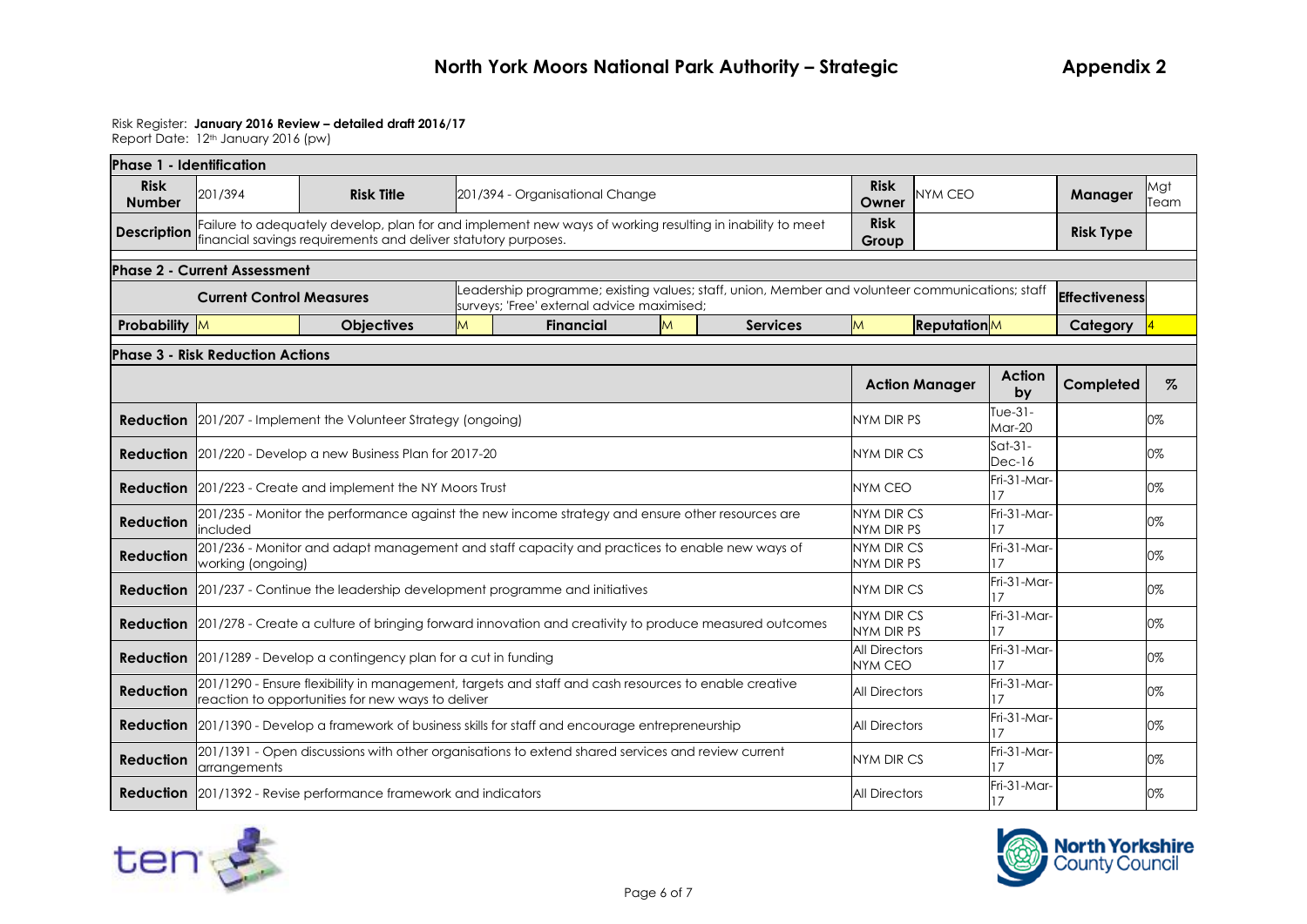|                                | <b>Reduction</b> 201/1393 - Use effective recruitment to bridge any gaps and complement and enhance the skills of existing All Directors<br>NYM CEO |                   |  |                  |                 |    | Fri-31-Mar- |  | 0%                    |  |
|--------------------------------|-----------------------------------------------------------------------------------------------------------------------------------------------------|-------------------|--|------------------|-----------------|----|-------------|--|-----------------------|--|
|                                | <b>Phase 4 - Post Risk Reduction Assessment</b>                                                                                                     |                   |  |                  |                 |    |             |  |                       |  |
| <b>Probability</b> L           |                                                                                                                                                     | <b>Objectives</b> |  | <b>Financial</b> | <b>Services</b> | ΙM | ReputationL |  | Category              |  |
| <b>Phase 5 - Fallback Plan</b> |                                                                                                                                                     |                   |  |                  |                 |    |             |  |                       |  |
|                                |                                                                                                                                                     |                   |  |                  |                 |    |             |  | <b>Action Manager</b> |  |
| <b>Fallback</b><br>Plan        |                                                                                                                                                     |                   |  |                  |                 |    |             |  |                       |  |